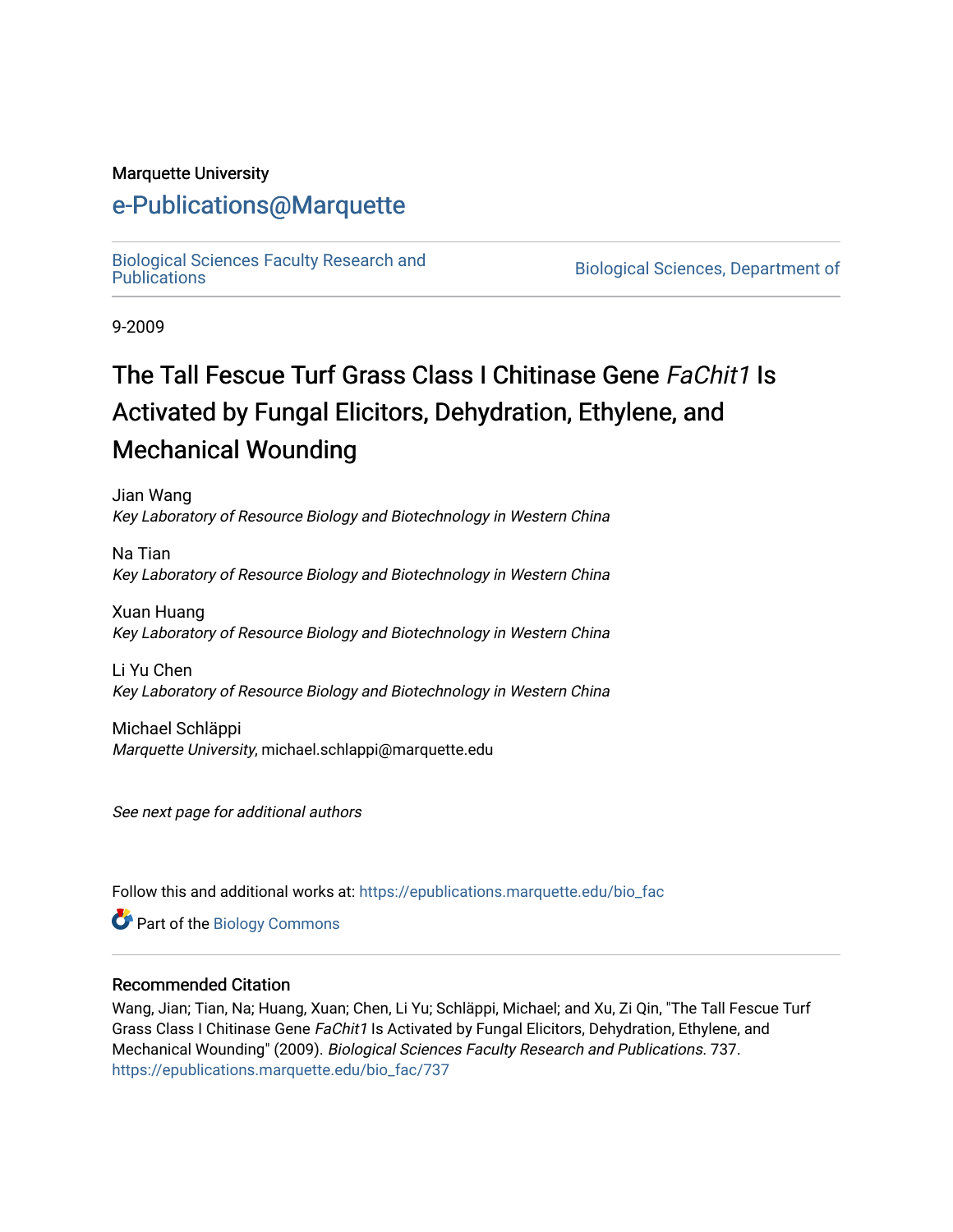#### Authors

Jian Wang, Na Tian, Xuan Huang, Li Yu Chen, Michael Schläppi, and Zi Qin Xu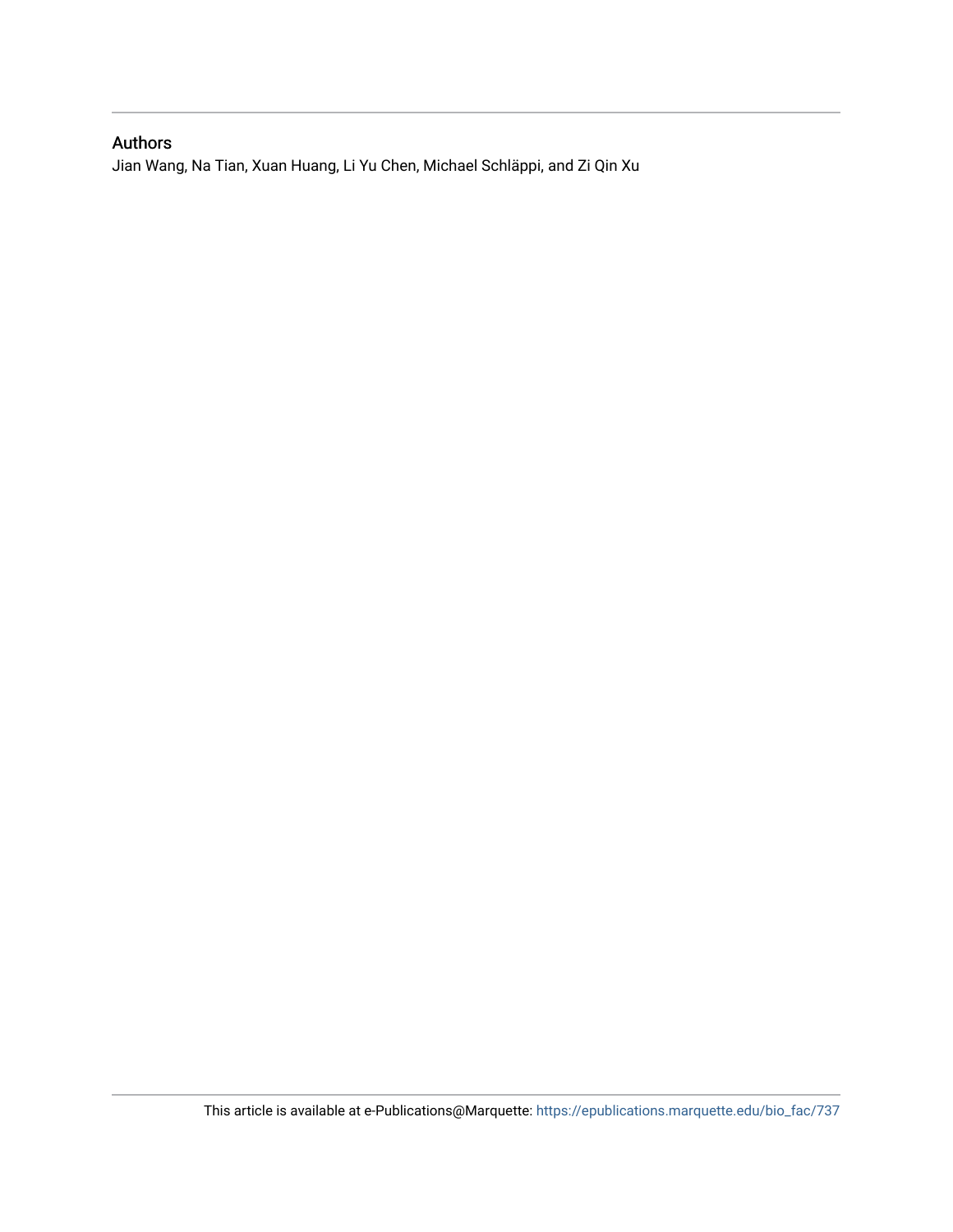**Marquette University**

## **e-Publications@Marquette**

## *Biology Faculty Research and Publications/College of Arts and Sciences*

*This paper is NOT THE PUBLISHED VERSION;* **but the author's final, peer-reviewed manuscript.** The published version may be accessed by following the link in the citation below.

*Plant Molecular Biology Reporter*, Vol. 27, No. 3 (September 2009) : 305-314. [DOI.](https://link.springer.com/article/10.1007%2Fs11105-008-0086-8) This article is © Springer and permission has been granted for this version to appear in [e-Publications@Marquette.](http://epublications.marquette.edu/) Springer does not grant permission for this article to be further copied/distributed or hosted elsewhere without the express permission from Springer.

# The Tall Fescue Turf Grass Class I Chitinase Gene *FaChit1* Is Activated by Fungal Elicitors, Dehydration, Ethylene, and Mechanical Wounding

#### Jian Wang

Key Laboratory of Resource Biology and Biotechnology in Western China (Ministry of Education), Institute of Life Science, Northwest University, Xi'an, People's Republic of China

College of Agriculture and Life Sciences, AnKang University, Ankang, People's Republic of China

#### Na Tian

Key Laboratory of Resource Biology and Biotechnology in Western China (Ministry of Education), Institute of Life Science, Northwest University, Xi'an, People's Republic of China

#### Xuan Huang

Key Laboratory of Resource Biology and Biotechnology in Western China (Ministry of Education), Institute of Life Science, Northwest University, Xi'an, People's Republic of China

#### Li Yu Chen

Key Laboratory of Resource Biology and Biotechnology in Western China (Ministry of Education), Institute of Life Science, Northwest University, Xi'an, People's Republic of China

## Michael Schläppi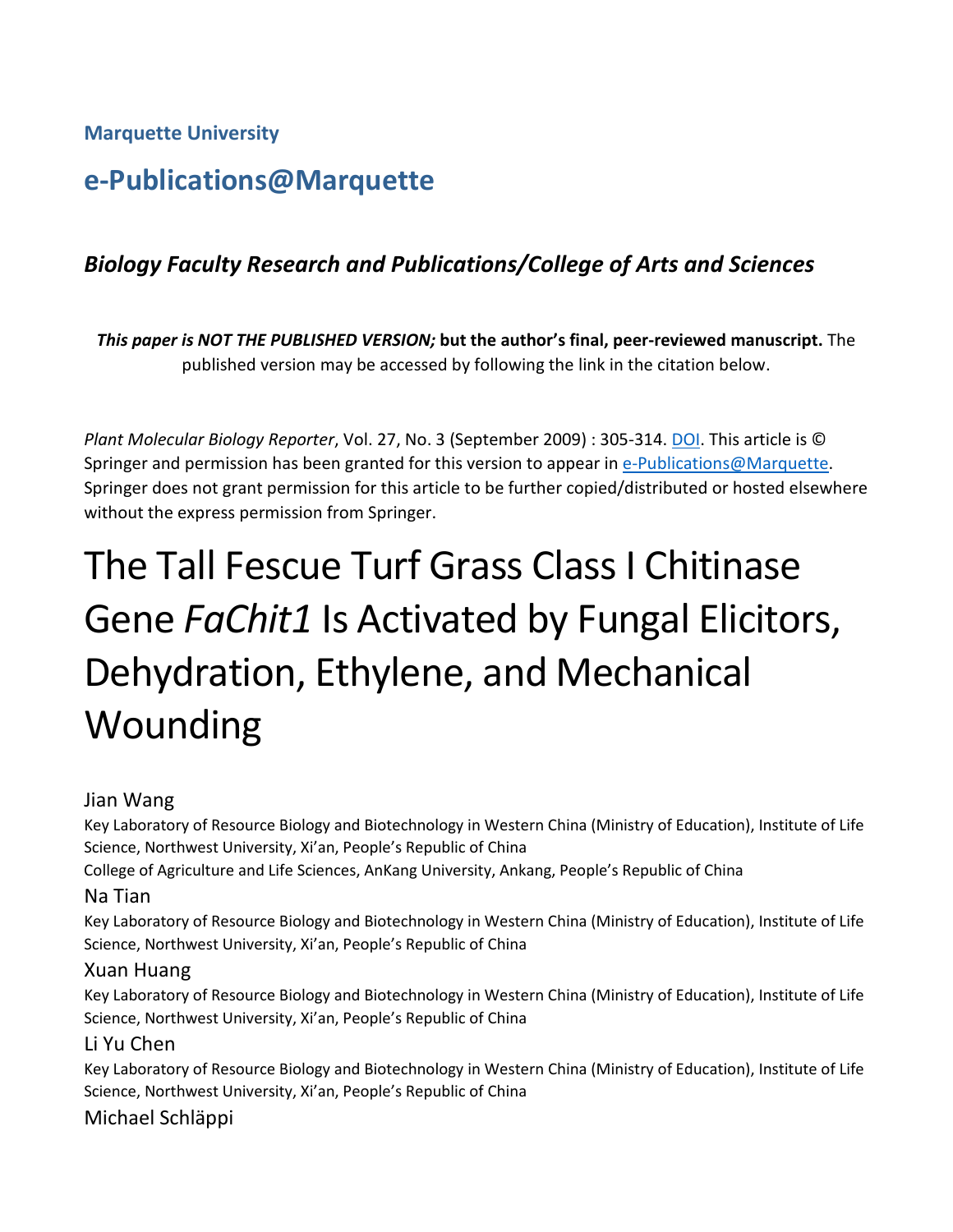Department of Biological Sciences, Marquette University, Milwaukee, USA

## Zi Qin Xu

Key Laboratory of Resource Biology and Biotechnology in Western China (Ministry of Education), Institute of Life Science, Northwest University, Xi'an, People's Republic of China

## Abstract

The cDNA, genomic DNA, and promoter sequence of *FaChit1*, a class I chitinase gene from *Festuca arundinacea*, were isolated and characterized in the present work. The deduced amino acid sequence of FaChit1 contains the chitin binding, catalytic, and proline and glycine-rich domains characteristic for most class I chitinases, but no Cterminal extension region. *FaChit1* is induced effectively by fungal elicitors, dehydration, and ethylene, but only slightly by mechanical wounding. To identify potential stress-related *cis*-acting elements, 5′ sequences 935, 651, and 233 bp upstream of the *FaChit1* start codon were fused to the GUS reporter gene and analyzed in transgenic tobacco. The results indicated that the 935 bp fragment closely mirrored endogenous gene expression and that the 651 bp fragment was sufficient to direct reporter the gene expression in response to fungal elicitors, ethylene, dehydration, or mechanical wounding due to both known and presently uncharacterized *cis*-acting elements.

## Keywords

Tall fescue (Festuca arundinacea) Class I chitinase Promoter activation Stress-induced gene Plant defense

## Abbreviations

PCR Polymerase chain reaction RACE Rapid amplification of cDNA end MUG 4-Methylumbellifery l-β-D-glucuronide GUS β-Glucuronidase

## Electronic supplementary material

The online version of this article (doi:  $10.1007/s11105-008-0086-8$  $10.1007/s11105-008-0086-8$ ) contains supplementary material, which is available to authorized users.

## Introduction

Chitinases play an important role in the plant defense system by degrading chitin, the main component of the cell wall of most fungi. The oligomeric degradation products act as fungal elicitors to stimulate further defense responses (Salzman et al. [2005\)](https://link.springer.com/article/10.1007%2Fs11105-008-0086-8#CR34). Plant chitinases are grouped into seven classes based on their structure (Gomez et al. [2002\)](https://link.springer.com/article/10.1007%2Fs11105-008-0086-8#CR17), among which classes I, II, and IV are similar, especially in the catalytic domain (Beintema [1994\)](https://link.springer.com/article/10.1007%2Fs11105-008-0086-8#CR2). A cysteine-rich domain, separated from a highly conserved catalytic domain (CD) by a hinge region (HR) containing variable number of proline and glycine residues, is essential for substrate binding (Iseli et al. [1993;](https://link.springer.com/article/10.1007%2Fs11105-008-0086-8#CR21) Huet et al. [2008\)](https://link.springer.com/article/10.1007%2Fs11105-008-0086-8#CR20). A short carboxyl-terminal extension (CTE) specific to most class I chitinases is sufficient for vacuolar targeting.

The structures of classes I and II chitinase genes are diverse, and the copy number of them is variable in different species. Chitinase genes within each class reside at different chromosomal locations or cluster together at different locations of the same chromosome (Li et al. [1999\)](https://link.springer.com/article/10.1007%2Fs11105-008-0086-8#CR23). The diversification of these genes may provide more opportunities for the structural and functional evolution of chitinase genes in response to various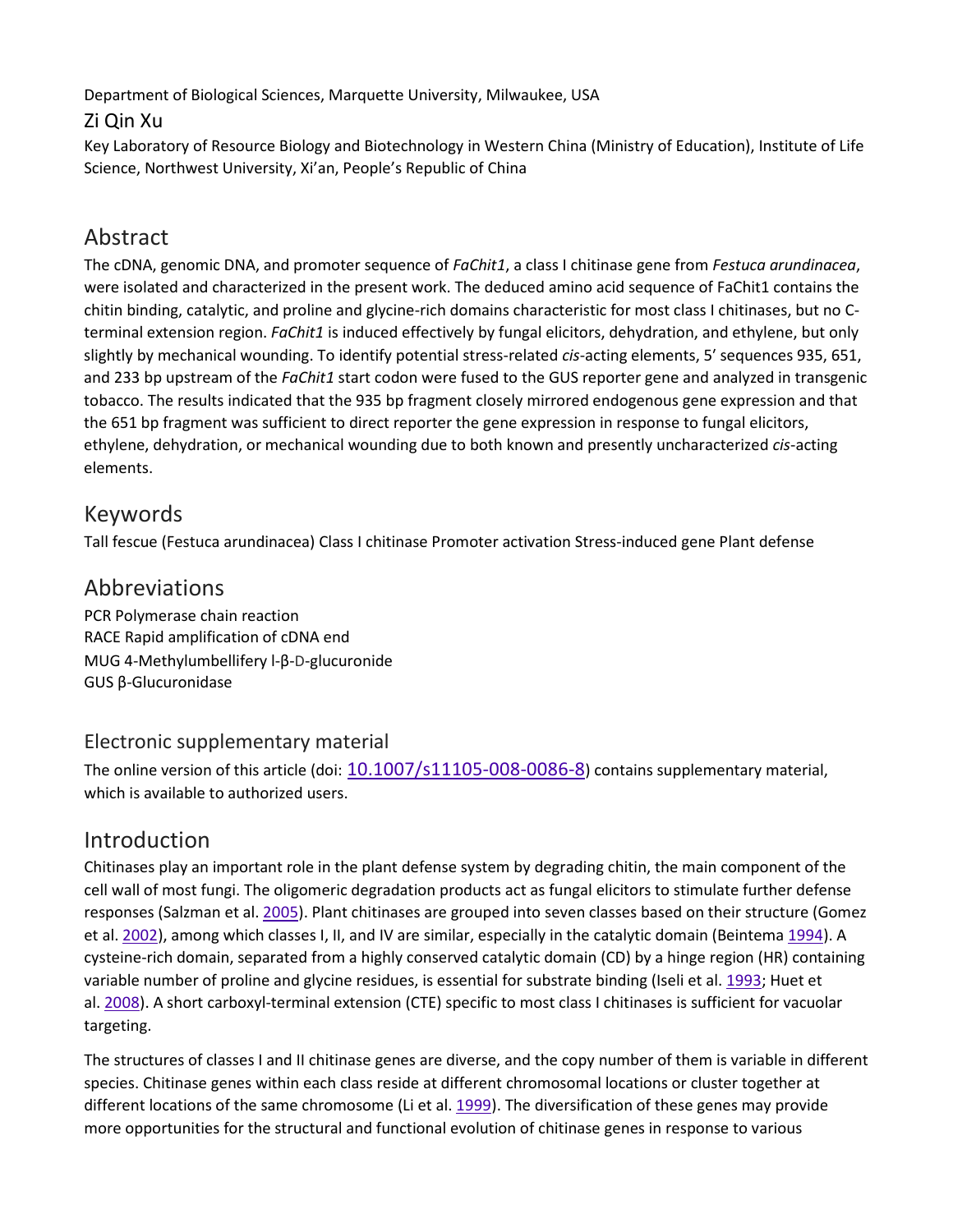pathogen infection, developmental regulations, and for recruitment of new functions (Li et al. [2001\)](https://link.springer.com/article/10.1007%2Fs11105-008-0086-8#CR24). The presence of multiple chitinase homologues in many plant species is consistent with the observation that evolution of disease resistance genes is generally faster than that of other plants genes (Richter and Ronald [2000\)](https://link.springer.com/article/10.1007%2Fs11105-008-0086-8#CR31).

In addition to a quick response to pathogen attack, chitinase genes are induced by a variety of abiotic stresses such as ozone, salt, drought, mechanical wounding, heavy metals, and general osmotic stress (Wu et al. [1999;](https://link.springer.com/article/10.1007%2Fs11105-008-0086-8#CR44) Tateishi et al. [2001;](https://link.springer.com/article/10.1007%2Fs11105-008-0086-8#CR40) Chujo et al. [2008\)](https://link.springer.com/article/10.1007%2Fs11105-008-0086-8#CR11). Pathogen attack generally leads to an increased amount of endogenous salicylic acid, jasmonic acid, or ethylene, which act as signaling molecules to activate both local and systemic defense responses (Thatcher et al. [2005\)](https://link.springer.com/article/10.1007%2Fs11105-008-0086-8#CR41). Consequently, chitinases are also upregulated by exogenous application of ethylene, salicylic acid, or jasmonic acid (Nakano et al. [2006](https://link.springer.com/article/10.1007%2Fs11105-008-0086-8#CR26); Fan et al. [2007\)](https://link.springer.com/article/10.1007%2Fs11105-008-0086-8#CR14).

To investigate the transcriptional regulation of chitinase genes during defense responses, promoters from various plant species were isolated and characterized (Hong and Hwang [2006](https://link.springer.com/article/10.1007%2Fs11105-008-0086-8#CR19)). For example, the promoter of class I chitinase genes such as *CHN48* from tobacco and *ChtC2* from potato contain ethylene responsive GCC boxes (Shinshi et al. [1995;](https://link.springer.com/article/10.1007%2Fs11105-008-0086-8#CR36) Ancillo et al. [2003\)](https://link.springer.com/article/10.1007%2Fs11105-008-0086-8#CR1). In addition, a W box element in the promoter of *CHN48* containing the core sequence TGAC is responsible for the binding of WRKY homologues, suggesting that WRKY factors regulate the transcription of tobacco chitinase genes (Yamamoto et al. [2004\)](https://link.springer.com/article/10.1007%2Fs11105-008-0086-8#CR47).

In the present work, *FaChit1*, a class I chitinase gene from the tall fescue turf grass *Festuca arundinacea*, was isolated and characterized. Responses of *FaChit1* to fungal elicitors, dehydration, mechanical wounding, and ethylene were analyzed, and several potential regulatory elements within the *FaChit1* promoter were identified via deletion analysis. Our results indicated that the expression of *FaChit1* is induced by multiple stresses, predominantly by fungal elicitors, which might contribute to the disease resistance of this important grass species.

## Materials and Methods

## Growth Conditions, Stress Treatment, and Nucleic Acids Extraction

Tall fescue grass cultivar "Ruby" was grown in a greenhouse at 25°C day and 20°C night temperatures. Fungal elicitor was prepared from chitosan (Sangon, ShangHai, China) as previously described (Mei et al. [2000\)](https://link.springer.com/article/10.1007%2Fs11105-008-0086-8#CR25). Plantlets were sprayed with 100 μg/ml elicitor and incubated in a greenhouse at 25°C for 24 h. For dehydration treatment, plantlet roots were immersed in 300 mmol/l mannitol solution for 24 h. For ethylene treatment, plantlets were sprayed with a 1 mg/ml ethephon aqueous solution and sealed in plastic bags for 24 h. For wounding treatment, mature leaves and roots were cut into strips (approximately 5 cm in length) and kept moist on wet filter paper for 24 h at room temperature. Treated leaves and roots were harvested after 24 h. Genomic DNA was extracted from leaves using the CTAB method as previously described by (Stewart and Via [1993\)](https://link.springer.com/article/10.1007%2Fs11105-008-0086-8#CR38). Total RNA was extracted as previously described (Bubier and Schläppi [2004\)](https://link.springer.com/article/10.1007%2Fs11105-008-0086-8#CR5) and dissolved in RNA-free water. RNA samples were immediately treated with DNase I for 10 min to eliminate DNA and frozen at −80°C.

#### Isolation of *FaChit1* cDNA and Genomic DNA

A pair of degenerate primers (set 1, supplementary Table [S1\)](https://link.springer.com/article/10.1007%2Fs11105-008-0086-8#MOESM1) was designed based on two amino acid motifs, CPNCLC and DCYSQR, which are highly conserved in class I chitinases of gramineous species. cDNA was synthesized from 1 μg total RNA by reverse transcription using the RevertAid™ first-strand cDNA synthesis kit (Fermentas, Lithuania, USA). cDNA was amplified using 1 μl of first-strand cDNA, 400 pM of each dNTP, 0.4 pM degenerate primers, and 2.5 units of *Taq* DNA polymerase (Takara, DaLian, China). PCR products were ligated into the pMD18-T vector (Takara, DaLian, China) and sequenced. Two sets of nested primers (sets 2 and 3, supplementary Table [S1](https://link.springer.com/article/10.1007%2Fs11105-008-0086-8#MOESM1)) were designed based on the isolated cDNA fragment, and 3′- and 5′-end cDNA sequences were obtained using a 3′/5′ RACE kit according to the manufacturer's instruction (Takara, DaLian,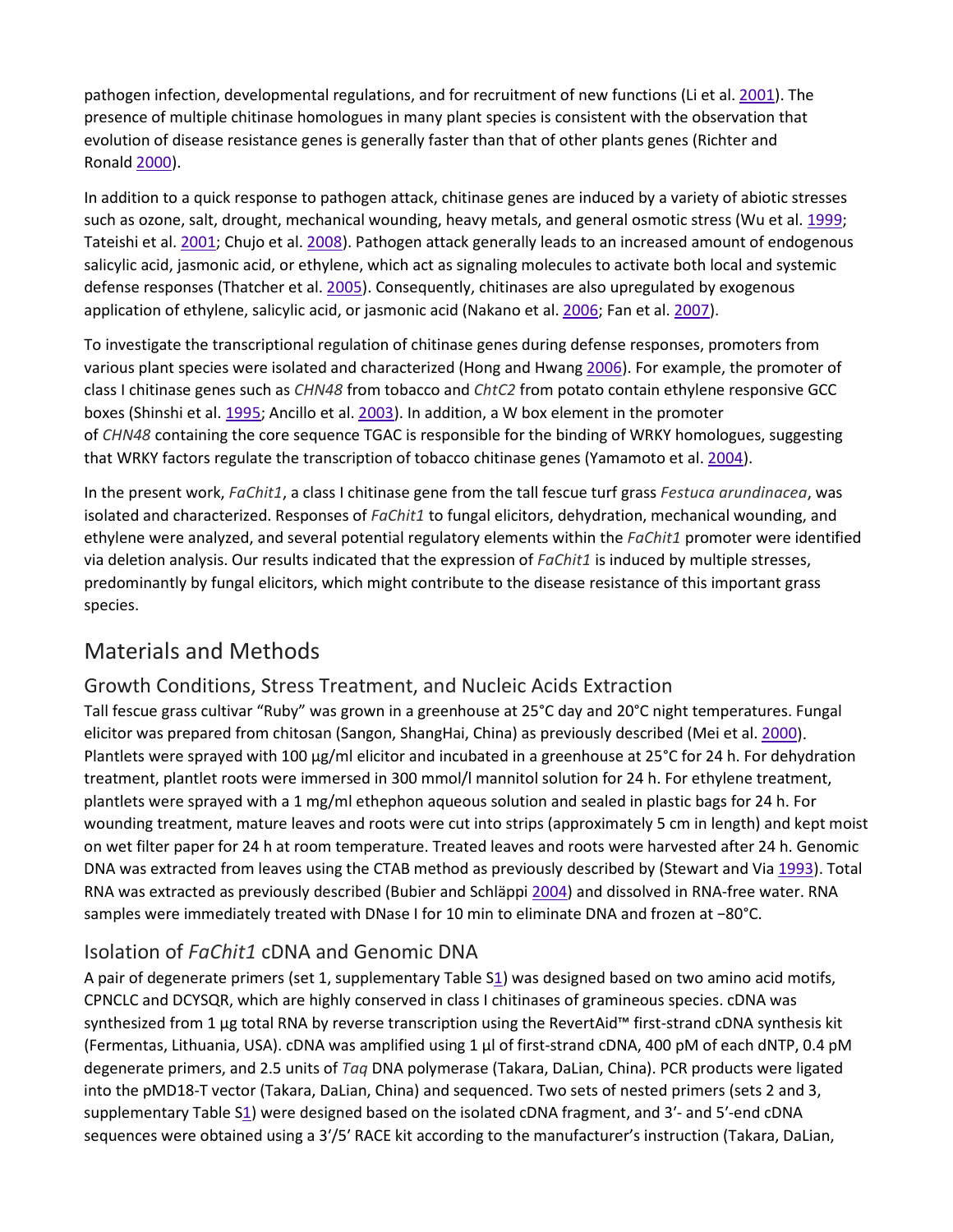China). The complete coding region of *FaChit1* was amplified from full-length cDNA and genomic DNA (primer set 4, supplementary Table [S1\)](https://link.springer.com/article/10.1007%2Fs11105-008-0086-8#MOESM1). DNA sequences were analyzed using DNAStar (Version 5.0). Homology searches were performed using the BLAST algorithm [\(http://www.ncbi.nlm.nih.gov/BLAST\)](http://www.ncbi.nlm.nih.gov/BLAST).

## Isolation of the *Fachit1* Promoter by Genome Walking

Genomic DNA was cut with 50 U of four blunt-end restriction enzymes (*Dra*I, *Eco*RV, *Sca*I, and *Pvu*II) and used to construct adapter-ligated genomic libraries. The adapter was prepared by boiling a mixture containing 25 μmol/l long adapter oligonucleotide 5′-GTAATACGACTCACTATAGGGCACGCGTGGTCGACGGCCC GGGCTGGT-3′ and 25  $\mu$ mol/l short adapter oligonucleotide 5'-PO<sub>4</sub>-ACCAGCCC-NH<sub>2</sub>-3' in a water-bath for 2 min and gradually cooling to room temperature. Ligation was carried out with 10 μl digested DNA (50 ng/μl), 1.0 μl T4 DNA ligase, and 2.0 μl of 25 μM adapter overnight at 16°C in a final volume of 20 μl. Phosphorylation of the 5′-end allowed the adapter to be ligated to the digested genomic DNA by T4 DNA ligase, and the amine group of the 3′-end prevented extension from the 3′ end by *Taq* polymerase in subsequent PCR reactions. For genome walking, 5′ end cDNA specific primers PGSP1 and PGSP2 (set 5, supplementary Table [S1\)](https://link.springer.com/article/10.1007%2Fs11105-008-0086-8#MOESM1) and genome walker kit specific primers AP1 and AP2 (set 6, supplementary Table S[1\)](https://link.springer.com/article/10.1007%2Fs11105-008-0086-8#MOESM1) were used, and PCR reactions were performed according to the BD Genome Walker™ Universal Kit's instruction (Clontech, Palo Alto, CA, USA). The obtained promoter sequences were analyzed using the PLACE database [\(http://www.dna.affrc.go.jp/htdocs/PLACE/\)](http://www.dna.affrc.go.jp/htdocs/PLACE/).

#### DNA and RNA gel Blot Analyses

Tall fescue genomic DNA (20 μg) was digested to completion with *Bam*HI, *Kpn*I, *Hin*dIII, *Xba*I, *Eco*RV, or *Dra*I. Digested genomic DNA was fractionated on a 0.7% (*w*/*v*) agarose gel, blotted onto a nylon membrane (Hybond N<sup>+</sup>) in 10x sodium chloride/sodium citrate and crosslinked using 120 mJ UV light (Sambrook and Russell [2001\)](https://link.springer.com/article/10.1007%2Fs11105-008-0086-8#CR33). A 560 bp *Fachit1* 5′ upstream fragment and a 500 bp coding region fragment were amplified from pMD18-T plasmids and labeled with DIG-11-UTP. Southern blotting was performed using the DIG-High prime DNA Labeling and Detection Starter Kit I (Roche Diagnostics, Mannheim, Germany) according to the manufacturer's instructions.

Total RNA was extracted from young leaves and roots of stress-treated tall fescue plants or leaves of transgenic tobacco plants. Thirty microgram of total RNA was separated on a 1.5% agarose gel containing 2.2 mol/l of formaldehyde and transferred onto nylon membranes according to standard protocols (Sambrook and Russell [2001\)](https://link.springer.com/article/10.1007%2Fs11105-008-0086-8#CR33). Hybridization and signal detection procedures using a 500 bp coding region probe were as described above for DNA gel blot analyses. To detect GUS transcripts in transgenic tobacco, a 400 bp coding sequence of GUS was amplified from pBI121, labeled with DIG-11-UTP, and used as hybridization probe as described

## *FaChit1* Promoter-GUS Analysis in Transgenic Tobacco Plants

To fuse a PCR-amplified promoter fragment consisting of 935 bp sequences upstream of the *FaChit1* start codon to the β-glucuronidase (GUS) reporter gene, *Hin*dIII and *Bam*HI sites were included in the forward and reverse primers (set 7, supplementary Table [S1\)](https://link.springer.com/article/10.1007%2Fs11105-008-0086-8#MOESM1), respectively. The amplified fragment was used to replace the CaMV35S promoter upstream of GUS in the plant transformation vector pBI121 (Clontech). The resulting construct was designated as pFaChit1P-I (supplementary Fig. [S1](https://link.springer.com/article/10.1007%2Fs11105-008-0086-8#MOESM2)). Two deletion constructs (651 and 233 bp fragments) designated as pFaChit1P-II and pFaChit1P-III (supplementary Fig. [S1\)](https://link.springer.com/article/10.1007%2Fs11105-008-0086-8#MOESM2) were created from pFaChit1P-I using nested primers (set 9, supplementary Table [S1\)](https://link.springer.com/article/10.1007%2Fs11105-008-0086-8#MOESM1). Plasmids constructs were validated using *FaChit1* promoter and GUS specific primers (set 8, supplementary Table [S1\)](https://link.springer.com/article/10.1007%2Fs11105-008-0086-8#MOESM1) and sequenced from both ends. Each promoter-GUS fusion construct was introduced into *Agrobacterium tumefaciens* strain LBA4404 via the freeze–thaw method previously described (Bevan [1984\)](https://link.springer.com/article/10.1007%2Fs11105-008-0086-8#CR3). Young leaves of tobacco plants (*Nicotiana tobacum*) were transformed, and transgenic plants were regenerated using the standard leaf disc method (Rogers et al. [1988\)](https://link.springer.com/article/10.1007%2Fs11105-008-0086-8#CR32). Explants from individual transformants were propagated in vitro and used for stress treatments and RNA isolation.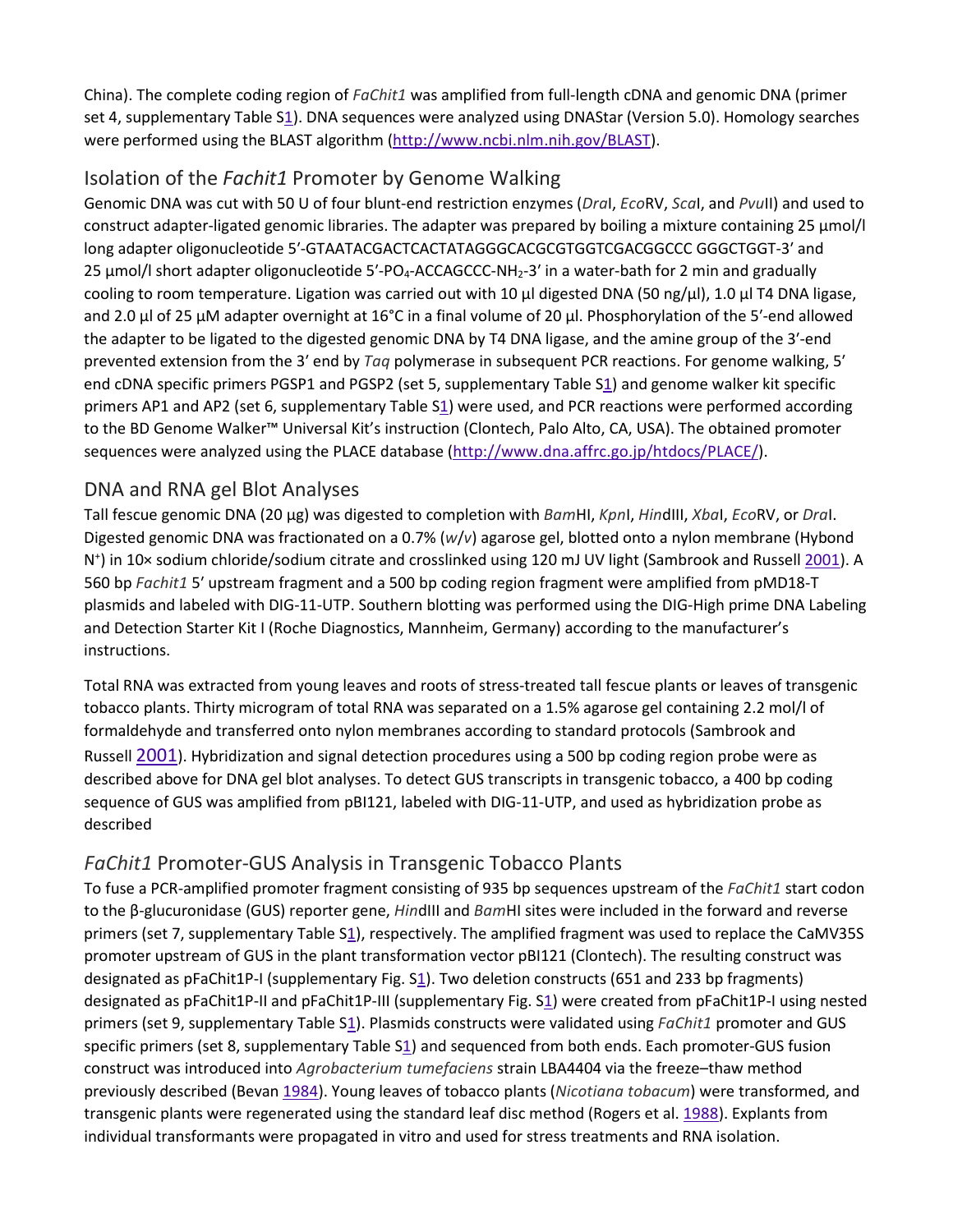GUS activity driven by *FaChit1* promoter in transgenic tobacco was measured as previously described (Jefferson et al. [1987\)](https://link.springer.com/article/10.1007%2Fs11105-008-0086-8#CR22). Briefly, young leaf tissues were homogenized in liquid nitrogen and 1 ml extraction buffer (pH 7.0) containing 50 mM NaH2PO4, 10 mM EDTA, 0.1% Triton X-100, 0.1% (*w*/*v*) sodium laurylsarcosine, and 10 mM βmercaptoethanol was added, mixed in a microtube, and centrifuged at 4°C for 10 min at 12,000×*g*. Supernatant (0.1 ml) was added to 0.9 ml of fluorogenic reaction buffer containing 1 mM 4-methylumbelliferyl l-β-Dglucuronide (MUG; Sangong, Shanghai, China). Protein concentration in the supernatant was measured with bovine serum albumin as a standard using the method described by Bradford ([1976](https://link.springer.com/article/10.1007%2Fs11105-008-0086-8#CR4)).

## Results

## Structure of the *FaChit1* Gene

An 849 bp fragment was amplified from *F. arundinacea* (tall fescue) cDNA using degenerate primers with homology to plant chitinases. BLAST analysis showed that this fragment shared high sequence similarity with class I chitinases from gramineous plants. Therefore, a full-length cDNA of *F. arundinacea Chitinase 1* (*FaChit1*) was obtained using 5′ RACE and 3′ RACE. The cDNA had a probable transcription initiation site (G) located 58 bp upstream of the ATG start codon and a polyA tail at the 3′ end (Fig. [1a](https://link.springer.com/article/10.1007%2Fs11105-008-0086-8#Fig1)). The full-length open reading frame contained 951 base pairs and encoded a deduced class I chitinase containing 317 amino acids with a calculated molecular mass of 33.24 kDa and a p*I* of 7.91, which was consistent with the properties of most previously published plant class I chitinases. The sequence has been deposited into the GenBank database (accession number EU837265).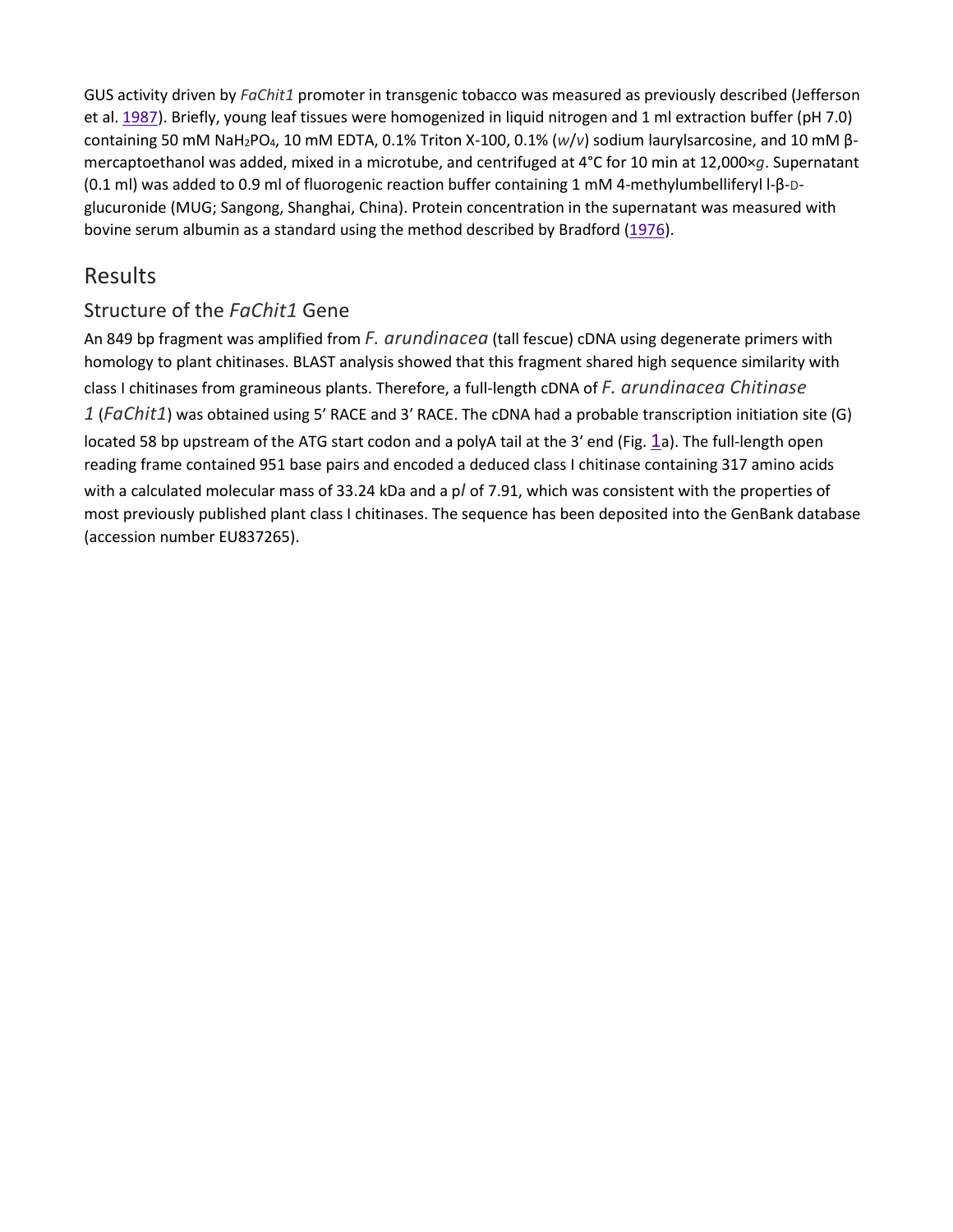GACACTAGCTAGCTAGCTGCAGCAAAGCTCGAGCGGGTTCGTCGGCTACATTGCCACC ATG ATG AGA GGA CTT TCG GTG GTG GCC ATC CTG GCC GCG GCC TTC GCC GTG MMRGLS V V A I L A A A F A V TCT GCG CAC GCC CAG CAG TGT GGC TCG CAG GCC GGC GGC GCG ACG TGC GCC S A H A Q Q C G S Q A G G A T C A AAC TGC CTC TGC TGC AGC CAG TAC GGC TAC TGC GGC TCC ACC TCC GCC TAC **DPF** 

 $N$   $C$ LCCS Q Y G Y C G S T S A Y TGC GGC GCC GGC TGC CAG AGC CAG TGC AAC GGC TGC GGC GGC ACG CCG ACG C G A G C Q S Q C N G C G G T P T CCG ACT CCC TCC GGC GGC GTG TCC TCC ATC ATA TCC CAG TCG CTC TTC GAC  $PGSP<sub>2</sub>$ 

G G V S S I  $P$  T P S F D  $I$  SQS  $\mathbf{L}$ CAG ATG CTG CTG CAC CGC AAC GAC GCG GCG TGC CCG GCC AAG GGA TTC TAC O M L L H R N D A A C P A K G F Y AAC TAC AAC GCC TTC ATC GCC GCC GCT AAC TTC TTC TCG GGC TTC GCG ACC 5' GSP<sub>2</sub>

 $PGSP<sub>1</sub>$ NY NAFIA AAN F F S G F A T ACG GGC AGC ACC GAC GTC AGG AAG CGC GAG GTG GCC GCC TTC CTC GCC CAG T G S T D V R K R E V A A F L A Q ACC TCC CAC GAG ACC ACC GGC GGG TGG GCC ACG GCG CCC GAC GGC CCC TAC  $5'$  GSP<sub>1</sub>

T S H ETTGGWATAPDGPY TCG TGG GGC TAC TGC TTC AAG CAG GAG CAA GGC GCC ACG TCC GAC TAC TGC S W G Y C F K Q E Q G A T S D Y C TCG CCG AGC TCT CAG TGG CCG TGC GCG GCG GGG AAG AAG TAC TAC GGC CGC SP SSQ W P C A A G K K Y Y G R GGG CCC ATC CAG ATC TCC TAC AAC TAC AAC TAC GGG CCG GCG GGG AAG GCC G P I Q I S Y N Y N Y G P A G K A ATC GGC AGC GAC CTG CTC GGG AAC CCG GAC CTG GTG GCC ACG GAC GCC ACT I G S D L L G N P D L V A T D A T GTG TCG TTC AAG ACG GCG CTG TGG TTC TGG ATG ACG CCG CAG TCG CCC AAG  $3'GSP_1$ 

V S F K T A L W F W M T P O S P K CCG TCC AGC CAC AAC GTG ATC ACG GGC CGG TGG AGC CCC TCG GCC GCG GAC  $3'GSP<sub>2</sub>$ 

PSS HN VITGRWS P S A A D AAG GCA GCC GGG AGG GTG CCC GGG TAC GGC GTG ATC ACC AAC ATC ATC AAC KAAG R V P G Y G V I T N I I N GGC GGG CTC GAG TGC GGC AAG GGG CAG GAC AAC CGC GTC GCC GAC AGG ATC G G L E C G K G O D N R V A D R I GGC TTC TAC AAG CGC TAC TGC GAC CTC CTC GGC GTC AGC TAC GGA GAC AAC G F Y K R Y C D L L G V S Y G D N CTC GAC TGC TAC AGC CAG AGG CCG TTC GCG TAA<sup>\*</sup> GCCTGCGGGGCGGCAAC **DPR** 

L D C Y S  $O$  R P F A CTGCTAATAAAAATCTCTCTACATACTGCTGTAACTATGGCGTTGCAAACATGAAACTT GAGTGAAAAAGTGTGACCCCTCACAAGAGATGCAATATTGCAATCCATTAATGAAATA AACGATTTGGGCCAAAAAAAAAAAA

 $(a)$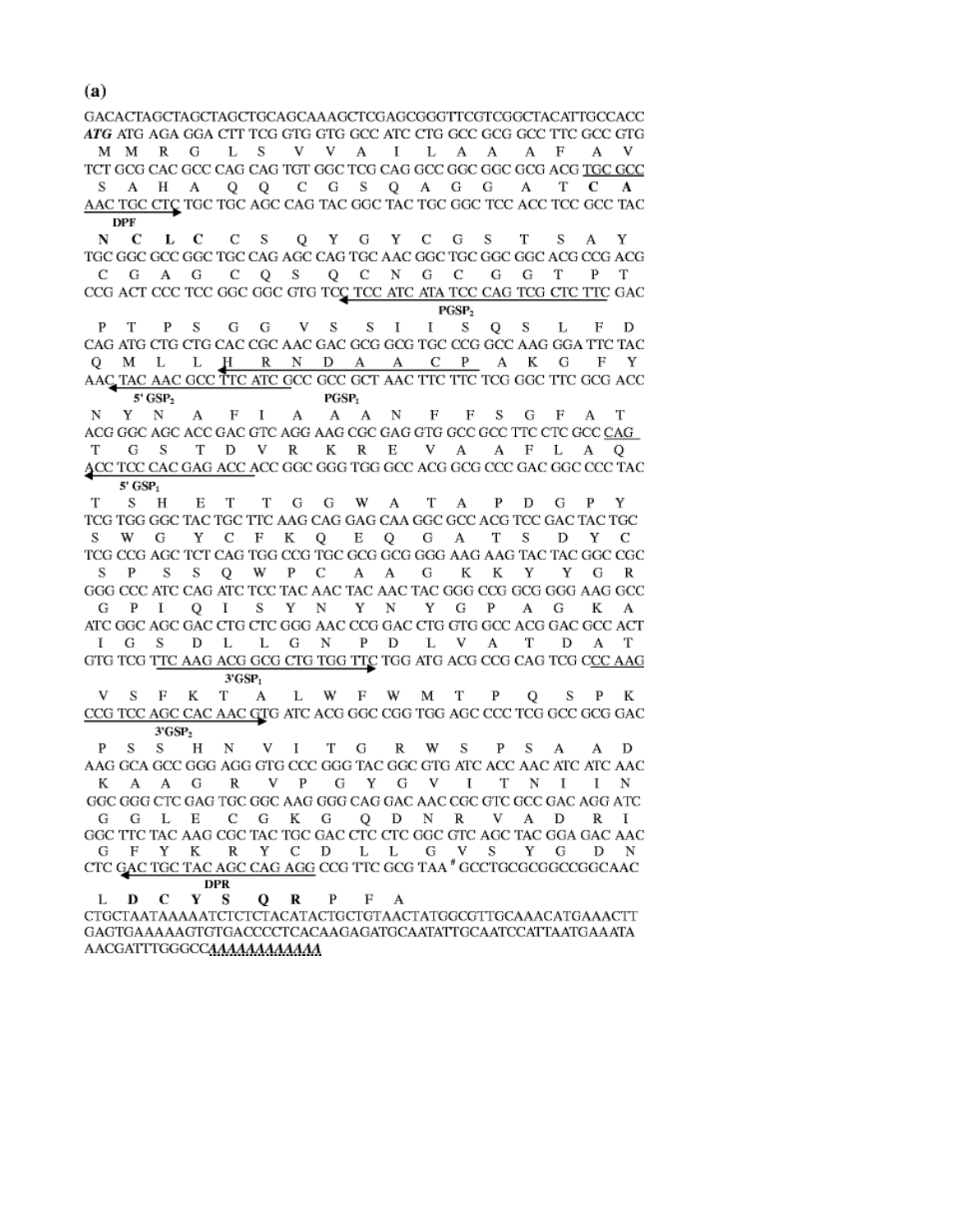| (b)                                                      |                       |                       |                                                                      |
|----------------------------------------------------------|-----------------------|-----------------------|----------------------------------------------------------------------|
|                                                          |                       |                       | AAAATATGGCACACCAATTAATGAGGTGAGAGATGAGAGTGGTATCATAATATGATA            |
| ▲ -935                                                   |                       |                       |                                                                      |
|                                                          |                       |                       | CCGTATCATAGCACGTAAAACCAGAAACTCAATAGCAAAAACATCATGTACACCAAT            |
|                                                          | <b>ABRE-like</b>      |                       |                                                                      |
|                                                          |                       |                       | TTGCATTGAGATTCTACAAAACATTAAATATGATGATACTATGATACTATCTTATGATAC         |
|                                                          |                       | <b>MYCATERD1</b>      |                                                                      |
|                                                          |                       |                       | TATGCATTGTGGGGGTAGTATCATGTGCATGATACTAGTGTATGATACTTCTCATTGTG          |
|                                                          |                       | <b>MYCATRD22</b>      |                                                                      |
|                                                          |                       |                       | ACTAGTCGCAAACAGCAACGGGTACAAAGAGTTGAATTCGAACATGTCCAATGACC             |
|                                                          | <b>MYBCORE</b>        |                       | $\blacktriangle$ -651                                                |
|                                                          |                       |                       | AATGCATCTACAGAAAGAACGGATGGAATTCCATGCATGAAAGCTACATCCATATCTA           |
|                                                          |                       |                       | TCCCATTAGTGCAATGCATGGATATGCGCCATCTATATATCCGCGAAAATTCCACGTCC          |
| <b>PALBOXAPC</b>                                         |                       |                       | <b>ABRE-like</b>                                                     |
|                                                          |                       |                       | GTCCACCCATTGATGCGGCGAAGTTTGATCGCACGCCAAAGGCTGAGCTGGTGCAC             |
|                                                          |                       | <b>WBOXNTCHN48</b>    | <b>WBOXATNPR1</b>                                                    |
|                                                          |                       |                       | GCACACGAAGCGATCGAGGAGAAAAATCTGACCTACAGAGCAACCGAATTTGACTT             |
|                                                          |                       |                       | GACACGATTTTTCCACGCTTGCCTCCAGCCCAGCATTTCCATGCCGATCAACGTCGTC           |
|                                                          |                       | <b>MYCCONSENSUSAT</b> |                                                                      |
|                                                          |                       |                       | CCTTACCCCGTGAATCGTGCAAACGGCATGTGCATGCTTGCCCTTCCACGAGTGGTA            |
|                                                          |                       | <b>MYBCORE</b>        |                                                                      |
|                                                          |                       |                       | TCTCATCCGTACGTAGCTAGCCTAGCAAGTAACCCTCCAATTTGCGGAGACCCGAGC            |
|                                                          |                       | <b>WRKY710S</b>       |                                                                      |
|                                                          |                       |                       | ATGCATGA ATCTA CTA GATCGCTGA CGA GATCTGCCCA A CTC ATCGTA GATTA GACCG |
| <b>CAAT-box</b>                                          | $\blacktriangle$ -233 |                       | <b>WRKY710S</b>                                                      |
|                                                          |                       |                       | ATCAATGGGATCGTGGCAAGTTGGGCACGTCTGATGACGCGATGGCCATGGCCTGGC            |
| <b>TATA-box</b>                                          |                       | <b>ABRE-like</b>      |                                                                      |
|                                                          |                       |                       | GAGCTATATAÁGGACCTGCAGCATACAATCTTCTTCCACACACACCACTACACACGA            |
| GCAGTGTCCCATTGCGACACTAGCTAGCTAGCTGCAGCAAAGCTCGAGCGGGTTCG |                       |                       |                                                                      |
|                                                          | $^{+1}$               |                       |                                                                      |
| TCGGCTACATTGCCAGGA <b>TG</b>                             |                       |                       |                                                                      |
|                                                          | Start codon           |                       |                                                                      |

Fig. 1 Sequence information of the *FaChit1* gene. (a) cDNA and deduced amino acid sequences of *FaChit1*. *Arrows* show the primer locations used in different experiments. Two motifs used for designing degenerate primers are indicated in *bold*. The stop code is marked with the *number sign*. The translation start codon and polyadenylation signal are marked in *bold* and in *italics*, respectively. (b) Nucleotide sequence of the 5′ upstream region of *FaChit1* and location of putative *cis*-acting promoter elements. MYCATRD22 and ABRE like are found in ABA-responsive genes (Busk and Pages [1998;](https://link.springer.com/article/10.1007%2Fs11105-008-0086-8#CR6) Nakashima et al. [2006](https://link.springer.com/article/10.1007%2Fs11105-008-0086-8#CR27)) and MYCATERD1 in dehydration stress-responsive genes (Tran et al. [2004\)](https://link.springer.com/article/10.1007%2Fs11105-008-0086-8#CR42), MYBCORE and MYCCONSENSUSAT are binding sites for MYB factors (Urao et al. [1993;](https://link.springer.com/article/10.1007%2Fs11105-008-0086-8#CR43) Chinnusamy et al. [2004\)](https://link.springer.com/article/10.1007%2Fs11105-008-0086-8#CR10), WBOXATNPR1 is a binding site for a pathogen-induced transcription factor (Chen and Chen [2002\)](https://link.springer.com/article/10.1007%2Fs11105-008-0086-8#CR8), WBOXNTCHN48 is a *cis*-acting element of the class I chitinase gene *CHN48*, WRKY710S is a binding site for WRKY transcription factors (Eulgem et al. [1999\)](https://link.springer.com/article/10.1007%2Fs11105-008-0086-8#CR13), and PALBOXAPC is a GT-1 motif involved in pathogen- and salt-induced gene expression (Park et al. [2004](https://link.springer.com/article/10.1007%2Fs11105-008-0086-8#CR29)); −233, −651, and −935 indicate the end points of promoter deletion fragments fused to the GUS reporter gene

To investigate the structure of *FaChit1*, genomic DNA corresponding to its coding region was cloned and no intron was found. To investigate its putative promoter, a 5′-flanking region containing 935 bp sequences upstream of the *FaChit1* start codon was isolated from tall fescue genomic DNA using step-down PCR. Sequence analysis of this *FaChit1* promoter fragment using the PLACE program identified several conserved motifs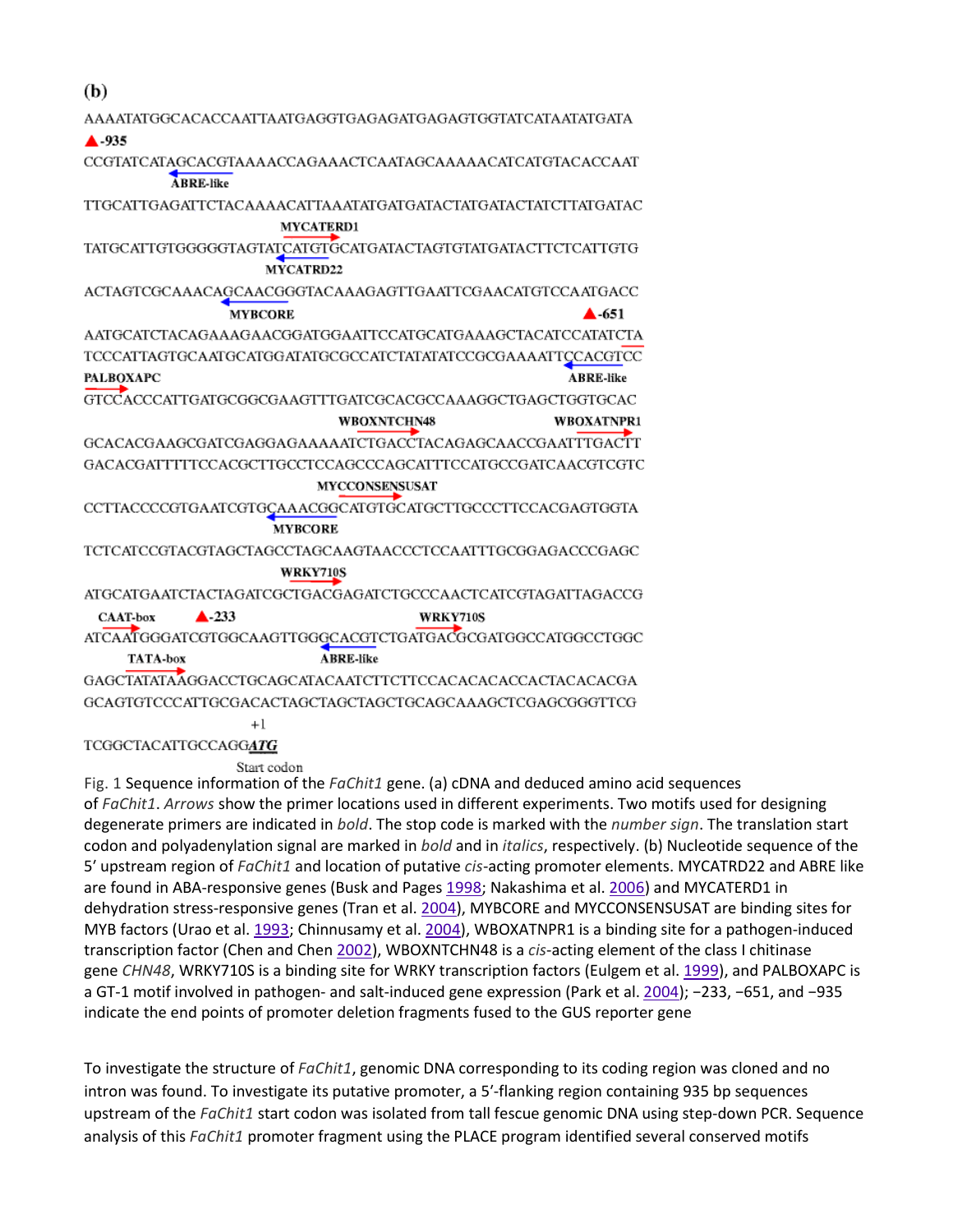responsible for the transcriptional regulation in most eukaryotic genes (Fig. [1b](https://link.springer.com/article/10.1007%2Fs11105-008-0086-8#Fig1)). Typical TATA (TATATAA) and CAAT (CCAATT) boxes were found 120 and 259 bp upstream of the start codon, respectively. Several potential *cis*-acting elements associated with plant hormone and stress-related responses were located within the *FaChit1* promoter, including nine MYB transcription factor binding sites (one MYB2CONSENSUSAT, two MYB cores, three MYBCOREA TCYCB1, and MYBST1), eight MYC transcription factor binding sites (two MYCATERD1, two MYCATRD22, and four MYCCONSENSUSAT), nine W boxes (one WBOXNTCHN48, two WBOXATNPR1, two WBOXHVISO1, and four WBOXNTERF3), seven WRKY71OS, and four ABRE elements, indicating that *FaChit1* expression might be regulated by various *cis*-acting elements and their corresponding *trans*-acting factors.

To determine the copy number of *FaChit1*, tall fescue Genomic DNA was digested with *Bam*HI, *Kpn*I, *Hin*dIII, *Xba*I, *Eco*RV, or *Dra*I. These enzymes have no internal restriction sites in the *FaChit1* promoter and coding regions. DNA gel blot analyses were carried out with a 560 bp probe corresponding to 5′ upstream sequence and a 500 bp probe corresponding to the catalytic domain of the *FaChit1* coding region. As shown in Fig. [2](https://link.springer.com/article/10.1007%2Fs11105-008-0086-8#Fig2), two main bands were detected with the 5′ upstream sequence probe, suggesting that tall fescue possessed two copies of *FaChit1*. By contrast, the 500 bp sequence corresponding to the catalytic domain of the *FaChit1* coding region hybridized to approximately eight to nine *Hin*dIII fragments. These results suggested that the tall fescue genome contains a small chitinase gene family.



Fig. 2 DNA gel blot analysis to estimate the *FaChit1* copy number in the tall fescue genome. *Lane 1*, genomic was digested with *Hin*dIII and hybridized with a DIG-labeled 500 bp PCR fragment corresponding to the *FaChit1* coding region; *lanes 2–7*, genomic DNA was digested with *Bam*HI, *Kpn*I, *Hin*dIII, *Xba*I, *Eco*RV, or *Dra*I, respectively, and hybridized with a DIG-labeled 560 bp PCR fragment corresponding to the 5′ upstream region of *FaChit1*. DNA sizes are indicated on the *right*

## Analysis of the Deduced FaChit1 Protein Sequence

BLAST searches indicated that FaChit1 is closely related to a class I chitinase gene from *Poa pratensis*(AAF04454), sharing with it 87% sequence identity and 92% similarity. As shown in Fig. [3a](https://link.springer.com/article/10.1007%2Fs11105-008-0086-8#Fig3), FaChit1 has three conserved amino acid motifs, a chitin binding domain (CBD), a proline and glycine-rich HR, and a CD. Consistent with other plant class I chitinases, no deletion was observed in the CD of FaChit1. As shown in Fig. [3b](https://link.springer.com/article/10.1007%2Fs11105-008-0086-8#Fig3), six conserved amino acid residues,  $S_{40}$ ,  $Y_{42}$ ,  $G_{43}$ ,  $Y_{44}$ ,  $G_{46}$ , and  $Y_{51}$ , are found in the CBD; five conserved amino acid residues,  $E_{140}$ ,  $E_{162}$ ,  $Q_{191}$ ,  $S_{193}$ , and  $N_{272}$  are found in the CD; and five glycines and three prolines are found in the HR.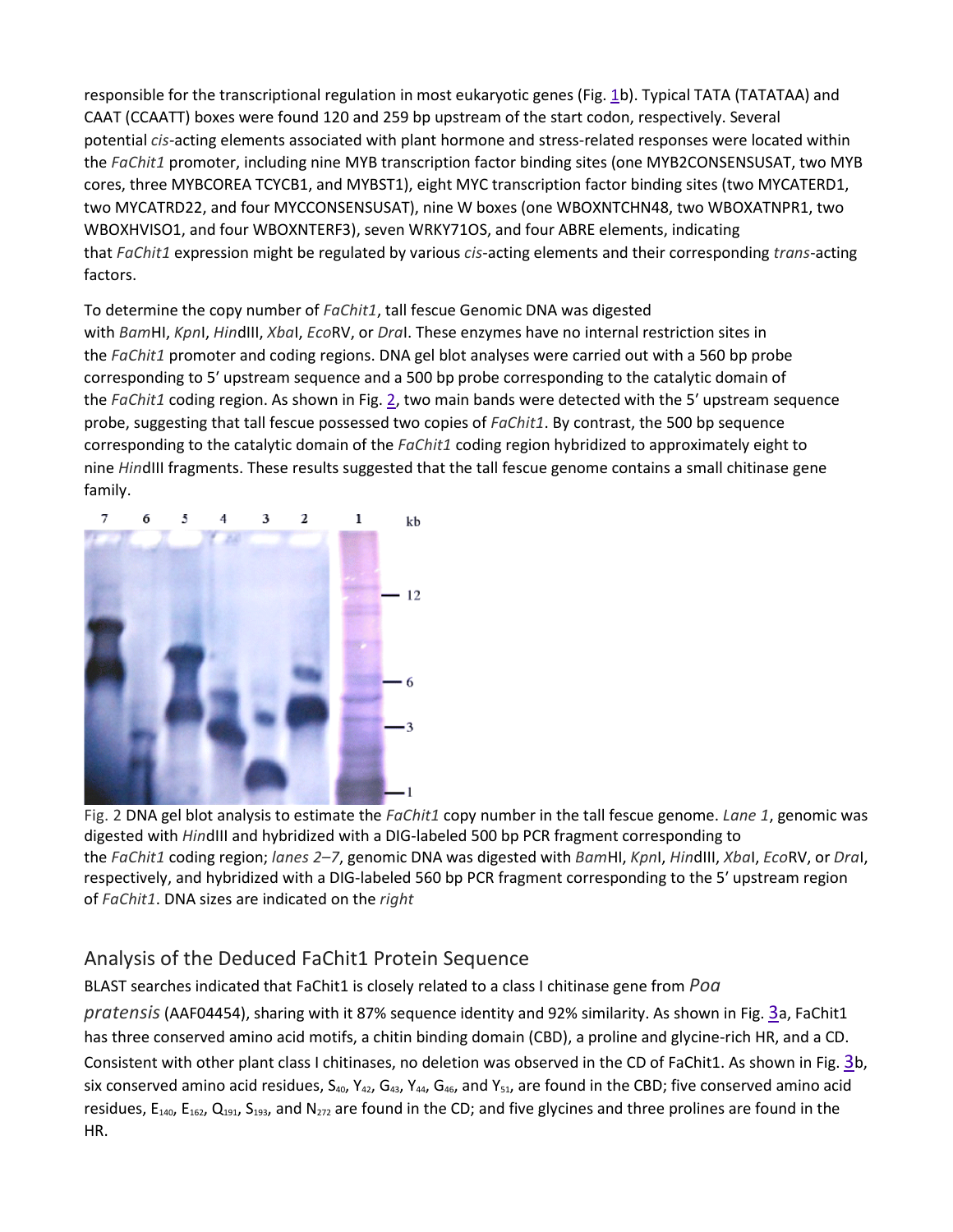

Fig. 3 Sequence alignment and domain structure of the FaChit1 protein. **a** Multiple alignment of FaChit1 with representative of classes I, II, and IV plant chitinases. The CBD, CD, HR, and CTE are indicated by *dotted lines*. BAB 13369, AAR11388, and CAA82849 are class I chitinases from *Psophocarpus tetragonolobus*, *Triticum aestivum*, and *Oryza sativa*, respectively; ABU55294 and AAB 08443 are class II chitinases from *Fragaria x ananassa* and *Lycopersicon esculentum*, respectively; AAM95447 and AAR87869 are class IV chitinases from *Vitis vinifera* and *Medicago truncatula*, respectively. Conserved amino acids are *shaded in black*. **b** Graphic representation of the FaChit1 CBD and CD identified through CDS search in GenBank. CBD, HR, and CD are *marked in blue*, *pink*, and *red*, respectively. Conserved amino acid residues assumed to contribute to chitin binding and catalytic functions are marked with an *asterisk*. Conserved proline- and glycine-rich regions in the HR are *underlined*

## Expression Analysis of *FaChit1*

To determine the expression profile of *FaChit1* mRNA under different stress conditions, RNA gel analyses using a *FaChit1* coding region probe were done. As shown in Fig. [4,](https://link.springer.com/article/10.1007%2Fs11105-008-0086-8#Fig4) *FaChit1* mRNA was barely detectable in leaves and roots of untreated plants. By contrast, high amounts of *FaChit1* mRNA were detected in leaves and roots treated with fungal elicitors. *FaChit1* expression was also induced in both tissues by ethylene and mannitol, and to a lesser degree, by mechanical wounding in roots, but not in leaves.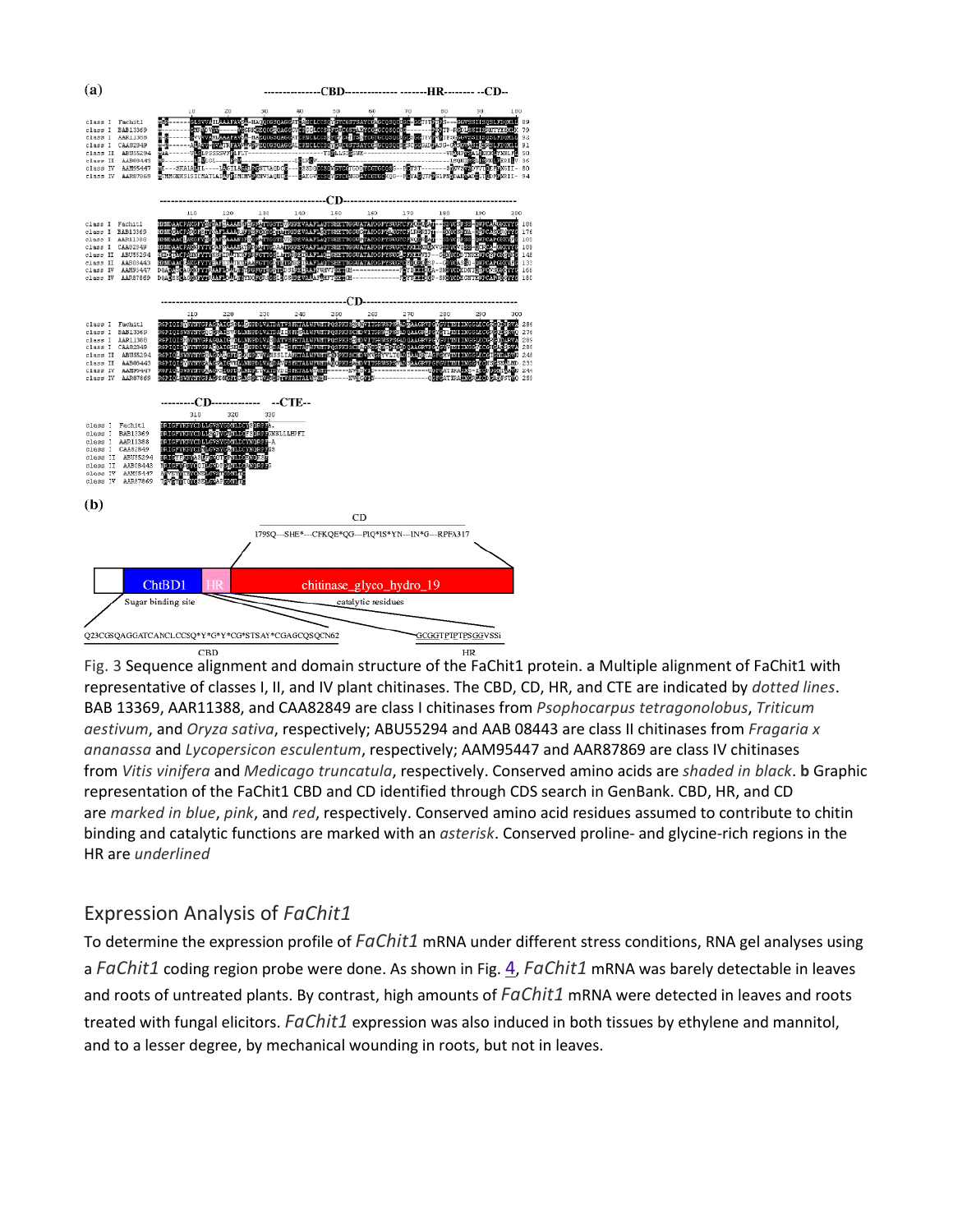

**Fig. 4** RNA gel blot analysis of *Fachit1* mRNA abundance in tall fescue roots (**a**) and leaves (**b**) in response to pathogen (100 μg/ml fungal elicitor), dehydration (300 mM mannitol), ethylene (1 mg/ml), and wound (mechanical wounding) stress treatments. Each lane was loaded with 20 μg of total RNA. Ribosomal RNA band were visualized in the agarose gel by ethidium bromide staining to show equal loading. Approximate size of the *FaChit1* mRNA is indicated

To further investigate the regulation of *FaChit1*, activation of different promoter fragments (see Fig. [1b](https://link.springer.com/article/10.1007%2Fs11105-008-0086-8#Fig1)) by fungal elicitors, dehydration, mechanical wounding, and ethylene were analyzed in transgenic tobacco using transcriptional fusions of *FaChit1* 5′ upstream sequences to the GUS reporter gene. The sequence integrity of independent transgenic lines containing different promoter fragments was verified using PCR and DNA gel blot analyses (data not shown). As shown in Fig. [5a](https://link.springer.com/article/10.1007%2Fs11105-008-0086-8#Fig5), compared to mock-treated controls, the 935 and 651 bp DNA sequences upstream of the *FaChit1* start codon conferred 6.5- and 5.1-fold inductions, respectively, of GUS activity in response to a 24-h treatment with fungal elicitors, which was in agreement with the RNA gel blot analyses results (Fig. [4\)](https://link.springer.com/article/10.1007%2Fs11105-008-0086-8#Fig4). However, no induction of GUS activity could be detected in transgenic tobacco leaves containing the 233 bp upstream sequence. To determine the effect of dehydration stress, transgenic tobacco leaves were treated with mannitol for 24 h. As shown in Fig. [5b](https://link.springer.com/article/10.1007%2Fs11105-008-0086-8#Fig5), compared to mock-treated controls, GUS activities were 5.4-, 4.75-, and 2.25-fold induced in leaves of tobacco harboring the 935, 651, and 233 bp upstream sequences, respectively. As shown in Fig. [5c](https://link.springer.com/article/10.1007%2Fs11105-008-0086-8#Fig5), compared to mock treatment, spraying of plants with ethylene increased GUS activity 5.0- and 2.5-fold in leaves of transgenic tobacco harboring the 935 and 651 bp sequences, respectively, but no induction of GUS activity could be detected in transgenic tobacco leaves containing the 233 bp upstream sequence. As shown in Fig. [5d](https://link.springer.com/article/10.1007%2Fs11105-008-0086-8#Fig5), compared to mock treatment, GUS activity could also be induced moderately 2.4- and 2.1-fold, respectively, in response to mechanical wounding in leaves containing the 935 and 651 bp sequences, but not in plants with the 233 bp upstream sequence.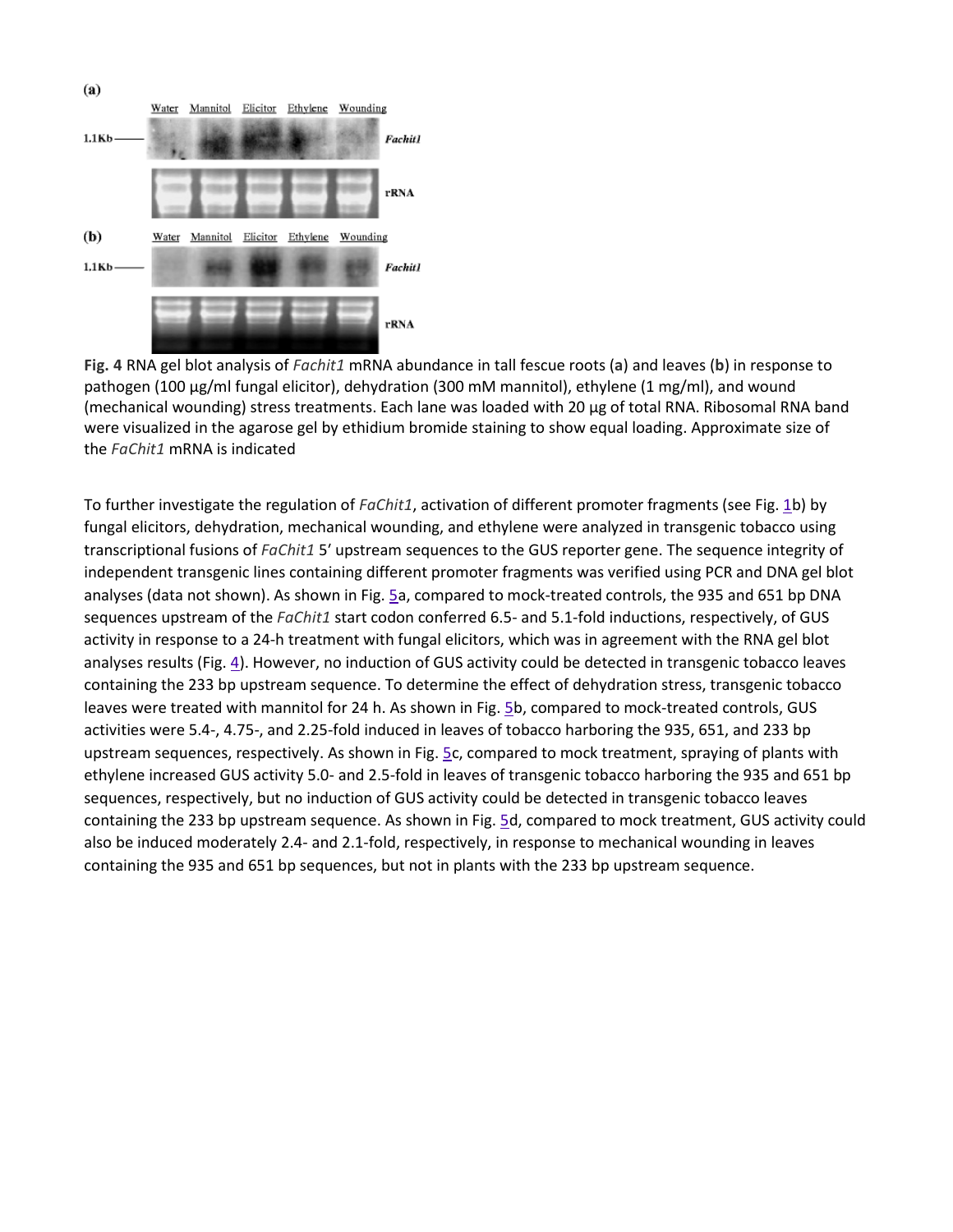

Fig. 5 Analysis of GUS activity in transgenic tobacco leaves containing *FaChit1* 5' upstream regions fused to the GUS reporter gene after 24 h of different stress treatments: **a** 100 μg/ml fungal elicitor, **b** 300 mM mannitol, **c** 1 mg/ml ethylene, and **d** mechanical wounding. ddH2O was used as mock treatment. Specific GUS activity was measured fluorometrically and expressed as picomoles 4-methylumbelliferone (*MU*) per milligram protein per minute. The *x* value indicates fold increases of GUS activity after stress treatments relative to mock controls. *N*, negative control (untransformed wild-type tobacco); *P*, positive control (transgenic tobacco expressing GUS from the constitutive CaMV 35S promoter); *−233*, *−651*, *−935*, different 5′ regions upstream from the *FaChit1* start codon fused to GUS (see Fig. [1b](https://link.springer.com/article/10.1007%2Fs11105-008-0086-8#Fig1)). Data are means ± standard deviations of at least three assays using one (−233) or two (−651, −935) independent transformants

To determine whether the observed GUS activity was in agreement with the relative abundance of GUS reporter gene transcripts, RNA gel blot analyses using stress-treated material from transgenic tobacco leaves harboring the 935 bp sequence upstream of the *FaChit1* start codon were done. As shown in Fig. [6](https://link.springer.com/article/10.1007%2Fs11105-008-0086-8#Fig6), the relative amount of GUS mRNA correlated well with the relative abundance of endogenous transcripts (Fig. [4\)](https://link.springer.com/article/10.1007%2Fs11105-008-0086-8#Fig4) and was in agreement with the observed GUS enzyme activities of the 935 bp construct (Fig. [5\)](https://link.springer.com/article/10.1007%2Fs11105-008-0086-8#Fig5).





Fig. 6 RNA gel blot analysis of GUS mRNA abundance in leaves of transgenic tobacco plants containing the −935 *FaChit1* 5′ upstream region fused to the GUS reporter gene after 24 h of different stress treatments: **a** 100 μg/ml fungal elicitor, **b** 300 mM mannitol, **c** 1 mg/ml ethylene, and **d** mechanical wounding. ddH2O was used as mock treatment. *Each lane* was loaded with 20 μg of total RNA extracted from two independent transformants. Ribosomal RNA band was visualized in the agarose gel by ethidium bromide staining to show equal loading. Approximate size of the GUS mRNA is indicated

## **Discussion**

Attack of plants by pathogens activates a complex network of signal transduction pathways, which results in the expression of a large number of defense genes such as chitinases (Somssich and Hahlbrock [1998;](https://link.springer.com/article/10.1007%2Fs11105-008-0086-8#CR37) Glazebrook [2001\)](https://link.springer.com/article/10.1007%2Fs11105-008-0086-8#CR16). To gain a better understanding of the defense mechanism of the tall fescue turf grass *F.*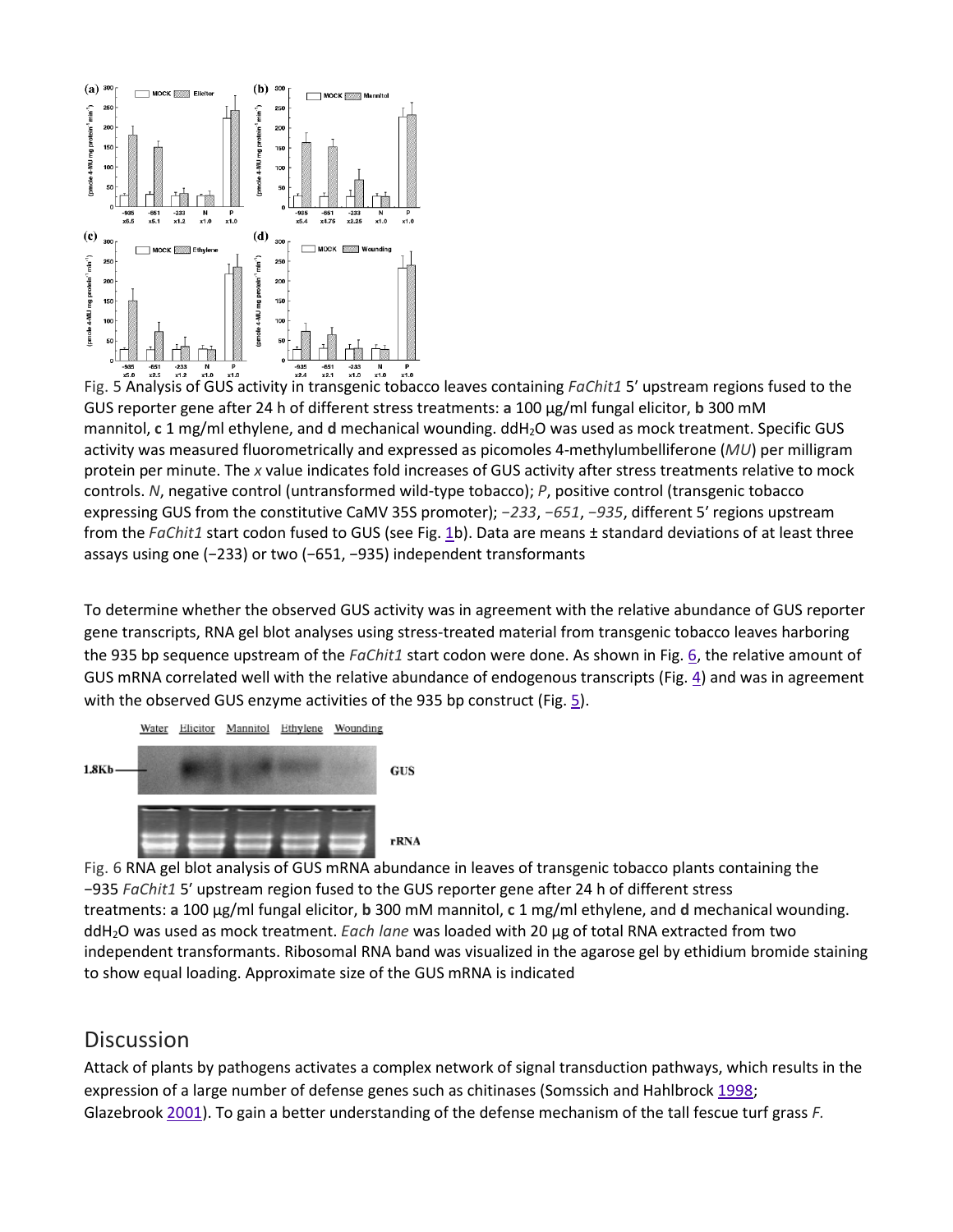*arundinacea* in response to pathogens as well as different environmental stresses, the chitinase gene *FaChit1* was isolated from the cultivar Ruby and characterized in this work.

Our genomic DNA gel blot analyses indicated that *FaChit1* belongs to a multigene family, which has been previously observed for chitinase genes in other plant species. The presence of multiple chitinase homologues in many plant species, for instance in Balsam pear or rice, suggests that a diversification of these genes might counteract the rapid evolution of pathogens (Takakura et al. [2000;](https://link.springer.com/article/10.1007%2Fs11105-008-0086-8#CR39) Xiao et al. [2007\)](https://link.springer.com/article/10.1007%2Fs11105-008-0086-8#CR45).

Consistent with other class I chitinases, FaChit1 has conserved glutamate (G) and cysteine (C) residues in its predicted active site (G<sub>43</sub>, G<sub>46</sub>, and C<sub>24</sub>, C<sub>26</sub>, C<sub>29</sub>, C<sub>31</sub>, C<sub>32</sub>, C<sub>45</sub>, C<sub>52</sub>, C<sub>54</sub>, C<sub>57</sub>, respectively). The nine C residues are thought to form disulfide bridges (Beintema [1994\)](https://link.springer.com/article/10.1007%2Fs11105-008-0086-8#CR2). In addition, FaChit1 has other conserved amino acids ( $E_{140}$ , E<sub>162</sub>, Q<sub>191</sub>, S<sub>193</sub>, and N<sub>272</sub>) believed to be important for the catalytic activity of class I chitinases (Fukamizo [2000;](https://link.springer.com/article/10.1007%2Fs11105-008-0086-8#CR15) Hahn and Henning [2000\)](https://link.springer.com/article/10.1007%2Fs11105-008-0086-8#CR18).

A number of *cis*-acting elements such as WRKY binding sites (W boxes) with a TGAC core sequence were shown to be associated with genes involved in the plant defense response against pathogens (Chen et al. [2002;](https://link.springer.com/article/10.1007%2Fs11105-008-0086-8#CR9) Dong et al. [2003;](https://link.springer.com/article/10.1007%2Fs11105-008-0086-8#CR12) Xu et al. [2006](https://link.springer.com/article/10.1007%2Fs11105-008-0086-8#CR46)). For example, a W box elicitor response element in the promoter of the tobacco class I chitinase gene *CHN50* is specifically bound by pathogen-induced TDBA12 and purified WRKY proteins (Yang et al. [1999\)](https://link.springer.com/article/10.1007%2Fs11105-008-0086-8#CR48). In the present work, a 233 bp DNA sequence upstream of the *FaChit1* start codon did not activate GUS expression, whereas the 935 and 651 bp upstream sequences did. This suggests that the 418 bp sequence between the 651 and 233 bp fragments is essential for elicitor response. Moreover, the 284 bp sequence between the 651 and 935 bp fragments, which contains two W boxes, seemed to enhance GUS activity. This is in agreement with previous reports that multiple W box sites had a synergistic effect on elicitor-mediated transcription activation, whereas a single W box had only a minor effect (Eulgem et al. [1999\)](https://link.springer.com/article/10.1007%2Fs11105-008-0086-8#CR13). Generally, WRKY binding sites occur with relatively high frequency in promoters of pathogen-induced genes (Chen et al. [2002\)](https://link.springer.com/article/10.1007%2Fs11105-008-0086-8#CR9). It is possible that W boxes serve as common *cis*-elements for plants in response to various pathogen infections and that specificity for each pathogen may be achieved by the combinatorial interactions between W boxes and other *cis-*acting elements through corresponding transcription factors (Sawant et al. [2005\)](https://link.springer.com/article/10.1007%2Fs11105-008-0086-8#CR35).

Although no typical dehydration response element binding site exists in the *FaChit1* promoter, both the endogenous gene in tall fescue and promoter-GUS fusions in transgenic tobacco were strongly activated in response to dehydration stress. Stress-responsive genes often contain ABRE and MYC or MYB recognition sequences in their promoters (Chinnusamy et al. [2004\)](https://link.springer.com/article/10.1007%2Fs11105-008-0086-8#CR10). The *FaChit1* promoter also has such elements, including more than ten MYB and MYC recognized sites, and four ABREs. We suggest that these elements are involved in the drought response of the *FaChit1* promoter.

Ethylene acts as a signal molecule in response to many environmental cues. Although a typical ethylene responsive GCC box was not observed in the *FaChit1* promoter, ethylene nonetheless activated each promoter construct in transgenic tobacco to different degrees. This is in agreement with the observation that some ethylene-induced genes do not contain GCC box in their promoters, such as for genes related to ripening and senescence (Chakravarthy et al. [2003;](https://link.springer.com/article/10.1007%2Fs11105-008-0086-8#CR7) Pirrello et al. [2006](https://link.springer.com/article/10.1007%2Fs11105-008-0086-8#CR30)). Moreover, some ethylene-induced transcription factors can activate promoters lacking GCC boxes, for instance, AtERF14 in Arabidopsis and Pti4 in tomato (Chakravarthy et al. [2003;](https://link.springer.com/article/10.1007%2Fs11105-008-0086-8#CR7) Onate-Sanchez et al. [2007\)](https://link.springer.com/article/10.1007%2Fs11105-008-0086-8#CR28). This suggests that the *FaChit1* promoter contains uncharacterized ethylene response elements.

In conclusion, the tall fescue turf grass class I chitinase gene *FaChit1* is activated by fungal elicitors, dehydration, ethylene, and mechanical wounding. Potential stress-related regulatory elements such as W boxes, ABREs, and WRKY, MYB, and MYC binding elements were identified in *FaChit1* 5′ upstream sequences. These potential *cis*acting elements may activate *FaChit1* in response to environmental stresses and contribute to the process of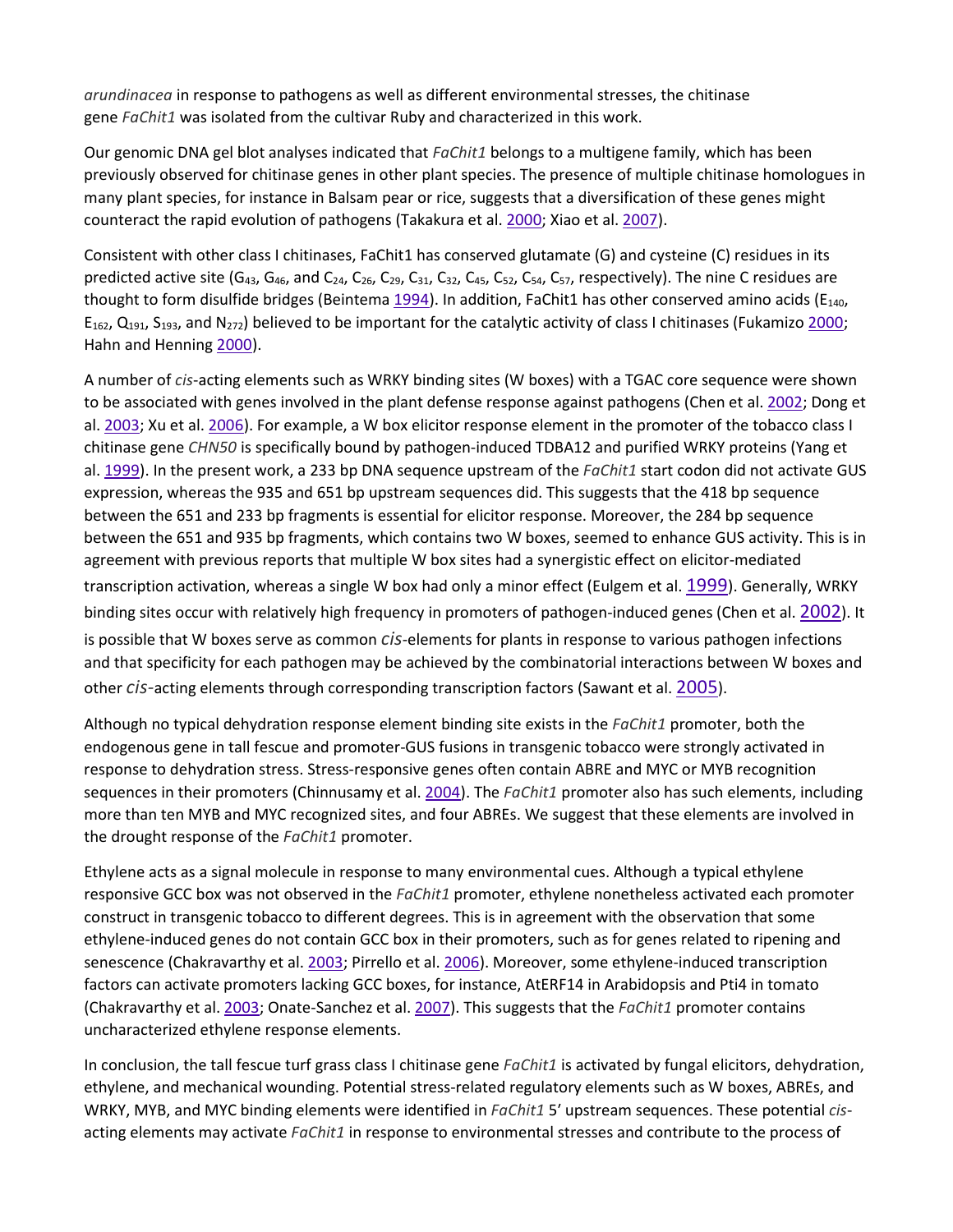defense reaction of tall fescue. Additional investigation of those regulatory elements and *FaChit1* gene function will further our knowledge of plant defense mechanism in tall fescue and may contribute to improving disease resistance of this important turf grass and potentially other plant species.

## **Notes**

## Acknowledgments

We are grateful to Zhi-feng Zhang (Fourth Military Medical University, Xi'an, Shaanxi, China) for help with the GUS assays. This study was supported by the National Natural Science Foundation of China (grant number 30870194), the Natural Science Foundation of Shaanxi Province (grant number 2006C103), the Research Project of Provincial Key Laboratory of Shaanxi (grant numbers 04JS07 and 08JZ70), and the Scientific Research Project of the Education Department of Shaanxi Province (Grant numbers: 05JK304 and 08JK466).

## Supplementary material

[11105\\_2008\\_86\\_MOESM1\\_ESM.doc](https://static-content.springer.com/esm/art%3A10.1007%2Fs11105-008-0086-8/MediaObjects/11105_2008_86_MOESM1_ESM.doc) (28 kb)

Table S1 Lists of primers used in different experiments (DOC 28.5 KB).

#### [11105\\_2008\\_86\\_MOESM2\\_ESM.doc](https://static-content.springer.com/esm/art%3A10.1007%2Fs11105-008-0086-8/MediaObjects/11105_2008_86_MOESM2_ESM.doc) (28 kb)

Fig. S1 Schematic representation of the FaChit1 promoter fragment and GUS fusion constructs used in transformation experiments. The length is calculated from the translation start code (+1) (DOC 27.5 KB).

## References

- Ancillo G, Hoegen E, Kombrink E (2003) The promoter of the potato chitinase C gene directs expression to epidermal cells. Planta 217:566-576. doi: [10.1007/s00425-003-1029-0](https://doi.org/10.1007/s00425-003-1029-0)
- Beintema JJ (1994) Structural features of plant chitinases and chitin binding proteins. FEBS Lett 350:159–163. doi: 10.1016/0014[-5793\(94\)00753-5](https://doi.org/10.1016/0014-5793(94)00753-5)
- Bevan M (1984) Binary *Agrobacterium* vectors for plant transformation. Nucleic Acids Res 12:8711–8721. doi: [10.1093/nar/12.22.8711](https://doi.org/10.1093/nar/12.22.8711)
- Bradford MM (1976) A rapid sensitive method for the quantitation of microgram quantities of protein utilizing the principle of protein-dye binding. Anal Biochem 72:248-254. doi: 10.1016/0003-[2697\(76\)90527](https://doi.org/10.1016/0003-2697(76)90527-3)-3
- Bubier J, Schlappi M (2004) Cold induction of *EARLI1*, a putative Arabidopsis lipid transfer protein, is light and calcium dependent. Plant Cell Environ 27:929–936. doi: 10.1111/j.1365[-3040.2004.01198.x](https://doi.org/10.1111/j.1365-3040.2004.01198.x)
- Busk PK, Pages M (1998) Regulation of abscisic acid-induced transcription. Plant Mol Biol 37:425–435. doi: 10.1023/A:1[006058700720](https://doi.org/10.1023/A%3A1006058700720)
- Chakravarthy S, Tuori RP, D'Ascenzo MD, Fobert PR (2003) The tomato transcription factor Pti4 regulates defense-related gene expression via GCC box and non-GCC box *cis*-elements. Plant Cell 15:3033–3050. doi: [10.1105/tpc.017574](https://doi.org/10.1105/tpc.017574)
- Chen C, Chen Z (2002) Potentiation of developmentally regulated plant defense response by AtWRKY18, a pathogen-induced *Arabidopsis* transcription factor. Plant Physiol 129:706–716. doi: [10.1104/pp.001057](https://doi.org/10.1104/pp.001057)
- Chen WQ, Provart NJ, Glazebrook J (2002) Expression profile matrix of *Arabidopsis* transcription factor genes suggests their putative functions in response to environmental stresses. Plant Cell 14(3):559–574. doi: [10.1105/tpc.010410](https://doi.org/10.1105/tpc.010410)
- Chinnusamy V, Schumaker K, Zhu JK (2004) Molecular genetic perspectives on cross-talk and specificity in abiotic stress signaling in plants. J Exp Bot 55:225–236. doi: [10.1093/jxb/erh005](https://doi.org/10.1093/jxb/erh005)
- Chujo T, Kato T, Yamada K, Takai R (2008) Characterization of an elicitor-induced rice WRKY gene, *OsWRKY71*. Biosci Biotechnol Biochem 72(1):24–25. doi: [10.1271/bbb.70553](https://doi.org/10.1271/bbb.70553)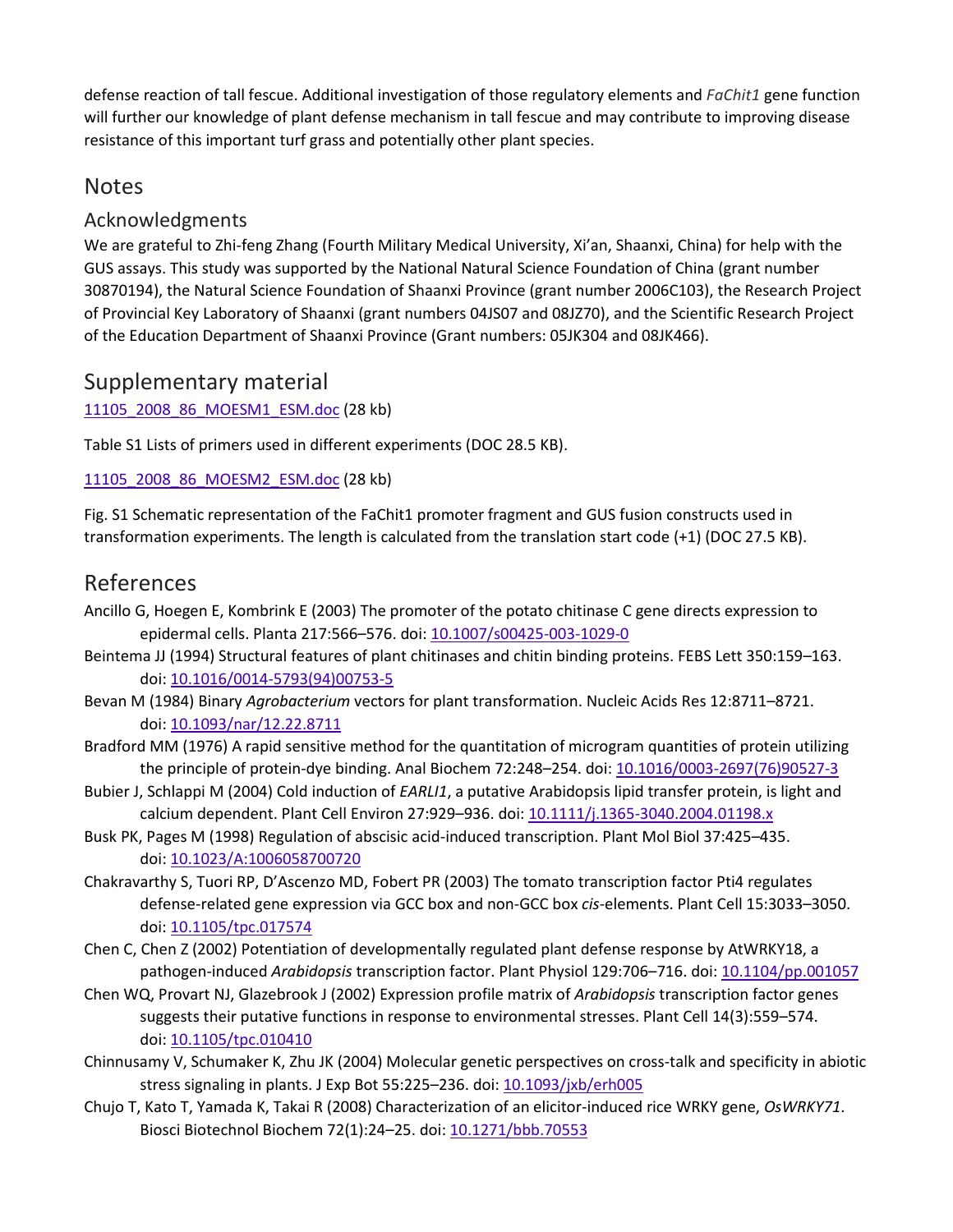- Dong J, Chen C, Chen Z (2003) Expression profiles of the *Arabidopsis* WRKY gene superfamily during plant defense response. Plant Mol Biol 51(1):21–37. doi: [10.1023/A:1020780022549](https://doi.org/10.1023/A%3A1020780022549)
- Eulgem T, Rushto PJ, Schmelzer E (1999) Early unclear events in plant defense signaling: Rapid gene activation by WRKY transcription factor. EMBO J 18(17):4689-4699. doi: [10.1093/emboj/18.17.4689](https://doi.org/10.1093/emboj/18.17.4689)
- Fan J, Wang H, Feng D, Liu B, Liu H, Wang J (2007) Molecular characterization of plant in Class I chitinase gene and its expression in response to infection by *Gloeosporium musarum Cke* and *Massee* and other abiotic stimuli. J Biochem 142(5):561-570. doi: [10.1093/jb/mvm171](https://doi.org/10.1093/jb/mvm171)
- Fukamizo T (2000) Chitinolytic enzymes: catalysis, substrate binding, and their application. Curr Protein Pept Sci 1(1):105–1024. doi: [10.2174/1389203003381450](https://doi.org/10.2174/1389203003381450)
- Glazebrook J (2001) Genes controlling expression of defense responses *Arabidopsis* 2001 status. Curr Opin Plant Biol 4:301–308. doi: 10.1016/S1369-[5266\(00\)00177](https://doi.org/10.1016/S1369-5266(00)00177-1)-1
- Gomez L, Allona I, Casado R, Aragoncillo C (2002) Seed chitinases. Seed Sci Res 12:217–30. doi: [10.1079/SSR2002113](https://doi.org/10.1079/SSR2002113)
- Hahn M, Henning M (2000) Structure of Jack bean chitinase. Acta Crystallogr D Biol Crystallogr 56:1096–1099. doi: [10.1107/S090744490000857X](https://doi.org/10.1107/S090744490000857X)
- Hong JK, Hwang BK (2006) Promoter activation of pepper Class II basic chitinase gene, *CAChi2*, and enhanced bacterial disease resistance and osmotic stress tolerance in the *CAChi2*-overexpressing *Arabidopsis*. Planta 223:433–448. doi: [10.1007/s00425-005-0099-](https://doi.org/10.1007/s00425-005-0099-6)6
- Huet J, Rucktooa P, Clantin B, Azarkan M, Looze Y, Villeret V, Wintjens R (2008) X-ray structure of papaya chitinase reveals the substrate binding mode of glycosyl hydrolase family 19 chitinases. Biochemisty 47(32):8283–91. doi: [10.1021/bi800655u](https://doi.org/10.1021/bi800655u)
- Iseli B, Boller T, Neuhaus JM (1993) The N-terminal cysteine-rich domain of tobacco Class I chitinase is essential for chitin binding but not for catalytic or antifungal activity. Plant Physiol 103:221–226. doi: [10.1104/pp.103.1.221](https://doi.org/10.1104/pp.103.1.221)
- Jefferson RA, Kavanagh TA, Bevan MW (1987) GUS fusions: β-glucouronidase as a sensitive and versatile gene fusion marker in higher plants. EMBO J 13:3901–3907
- Li WL, Faris JD, Chittoor JM, Leach JE, Liu DJ, Chen PD, Gill BS (1999) Genomic mapping of defense response genes in wheat. Theor Appl Genet 98:226–233. doi: [10.1007/s001220051062](https://doi.org/10.1007/s001220051062)
- Li WL, Faris JD, Muthukrishnan S (2001) Isolation and characterization of novel cDNA clones of acidic chitinase and β-1, 3-glucanases from wheat spikes infected by *Fusarium graminearum*. Theor Appl Genet 102:353–362. doi: [10.1007/s001220051653](https://doi.org/10.1007/s001220051653)
- Mei XG, Liu L, Yu LJ (2000) Enhanced paclitaxel production induced by the combination of elicitors in cell suspension cultures of *Taxus chinensis*. Biotechnol Lett 22:1561–1564. doi: [10.1023/A:1005684901329](https://doi.org/10.1023/A%3A1005684901329)
- Nakano T, Nishiuchi T, Suzuki K, Fujimura T, Shinshi H (2006) Studies on transcriptional regulation of endogenous genes by ERF2 transcription factor in tobacco cells. Plant Cell Physiol 47(4):554–558. doi: [10.1093/pcp/pcj017](https://doi.org/10.1093/pcp/pcj017)
- Nakashima K, Fujita Y, Katsura K et al (2006) Transcriptional regulation of ABI3- and ABA-responsive genes including RD29B and RD29A in seeds, germinating embryos, and seedlings of Arabidopsis. Plant Mol Biol 60:51–68. doi: [10.1007/s11103-005-2418-5](https://doi.org/10.1007/s11103-005-2418-5)
- Onate-Sanchez L, Anderson JP, Young J (2007) AtERF14, a member of the ERF family of transcription factors, plays a nonredundant role in plant defence. Plant Physiol 143:400–409. doi: [10.1104/pp.106.086637](https://doi.org/10.1104/pp.106.086637)
- Park HC, Kim ML, Kang YH (2004) Pathogen- and NaCl-induced expression of the *SCaM-4* promoter is mediated in part by a GT-1 Box that interacts with a GT-1-Like transcription factor. Plant Physiol 135(4):2150– 2161. doi: [10.1104/pp.104.041442](https://doi.org/10.1104/pp.104.041442)
- Pirrello J, Jaimes-Miranda F, Sanchez-Ballesta MT (2006) S1-ERF2, a tomato ethylene response factor involved in ethylene response and seed germination. Plant Cell Physiol 47(9):1195-205. doi: [10.1093/pcp/pcj084](https://doi.org/10.1093/pcp/pcj084)